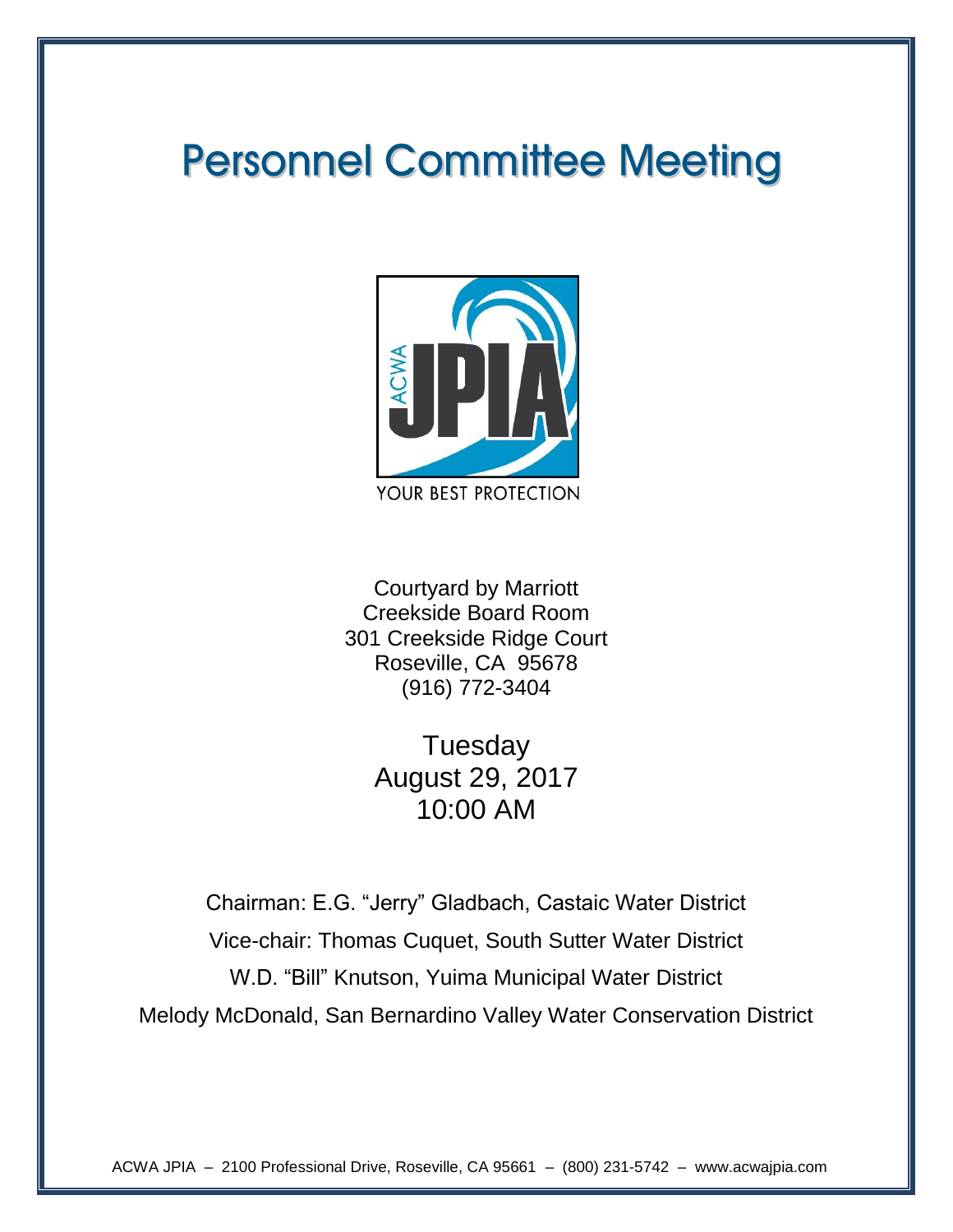

# **PERSONNEL COMMITTEE MEETING**

AGENDA Courtyard by Marriott Creekside Board Room 301 Creekside Ridge Court Roseville, CA 95678 (916) 772-3404

#### **Tuesday, August 29, 2017, 10:00 AM**

#### **WELCOME**

#### **CALL TO ORDER AND ANNOUNCEMENT OF QUORUM**

#### **EVACUATION PROCEDURES**

**PUBLIC COMMENT** Members of the public will be allowed to address the Personnel Committee on any agenda item prior to the Committee's decision on the item. They will also be allowed to comment on any issues that they wish which may or may not be on the agenda. If anyone present wishes to be heard, please let the Chairman know.

#### **INTRODUCTION OF GUESTS**

#### **ADDITIONS TO OR DELETIONS FROM THE AGENDA**

| Presenter           |         |      |                                                                                                                                                                                                             | Page# |
|---------------------|---------|------|-------------------------------------------------------------------------------------------------------------------------------------------------------------------------------------------------------------|-------|
| Gladbach            | $\star$ | Π.   | Approve the meeting minutes of July 20, 2017.                                                                                                                                                               | 1     |
| Sells/Slaven        | *       | Ⅱ.   | Discuss staffing status and activities.                                                                                                                                                                     | 4     |
| Slaven              | *       | III. | Discuss new Pay Schedule and make recommendation to the<br>Executive Committee.                                                                                                                             | 6     |
| Slaven              | *       | IV.  | Discuss change in policy for several benefits and make<br>recommendations to the Executive Committee.                                                                                                       | 8     |
| Gladbach/<br>Slaven | *       | V.   | Discuss, review and make recommendation on Organizational<br>Performance Appraisal (including Goals and Objectives).                                                                                        | 9     |
| Gladbach            | *       | VI.  | Discuss in general, and make recommendation on, Chief<br>Executive Officer Performance Appraisal, possible salary<br>increase range and possible incentive award range (including<br>Goals and Objectives). | 15    |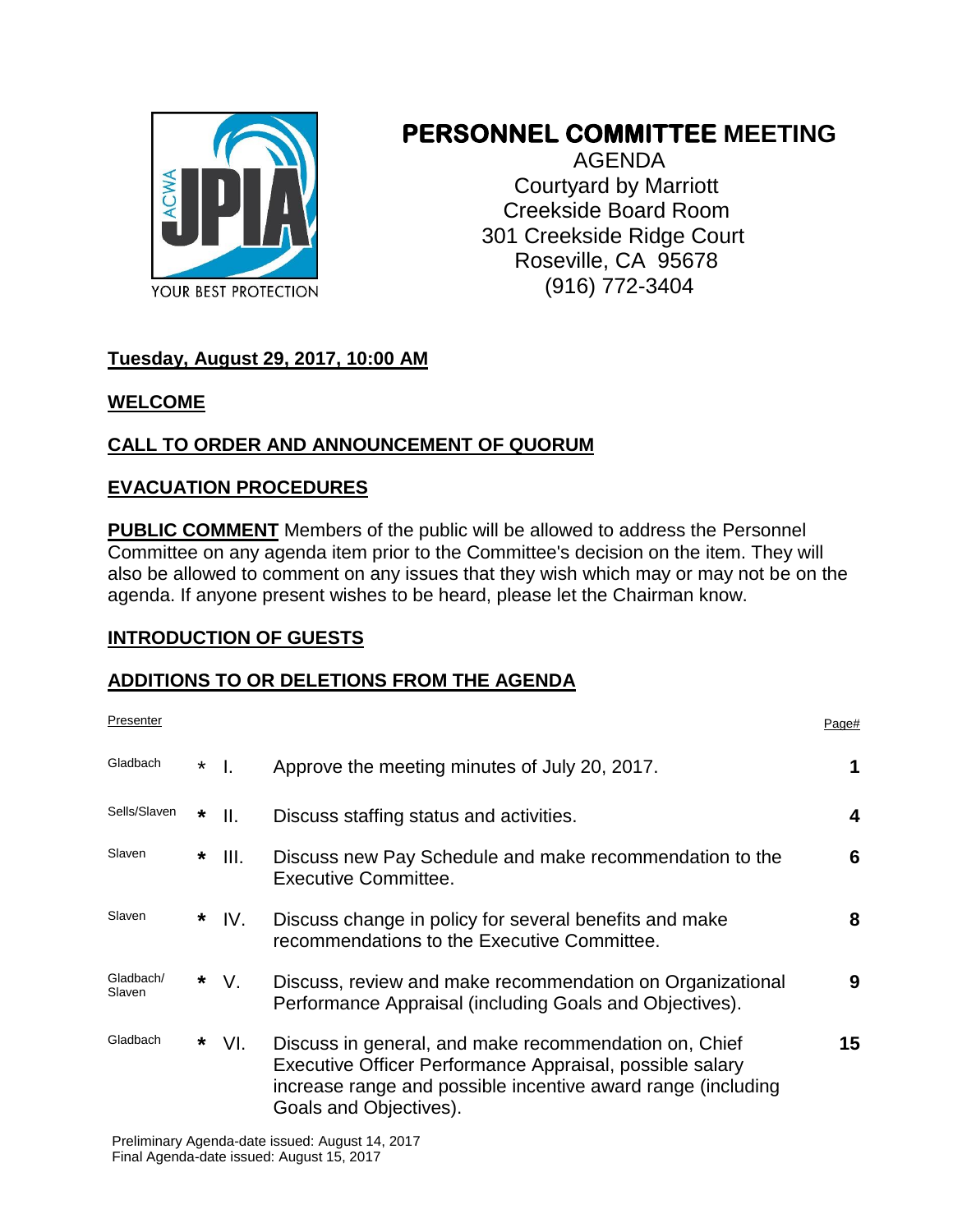#### Presenter Presenter Page and the Page and the Page and the Page and the Page and the Page and the Page and the Page and the Page and the Page and the Page and the Page and the Page and the Page and the Page and the Page an

#### Gladbach **\*** VII. Discuss next meeting date: October 31, if needed. **16**

#### **ADJOURN**

**\***Related items enclosed.

*Americans With Disabilities Act – The ACWA JPIA conforms to the protections and prohibitions contained in Section 202 of the Americans with Disabilities Act of 1990 and the Federal Rules and Regulations adopted in implementation thereof. A request for disability-related modification or accommodation, in order to*  participate in a public meeting of the ACWA JPIA, shall be made to: Patricia Slaven, Director of *Administration, ACWA JPIA, P.O. Box 619082, Roseville, CA 95661-9082; telephone (916) 786-5742. ACWA JPIA's normal business hours are Monday – Friday, 7:30 a.m. to 4:30 p.m. (Government Code Section 54954.2, subdivision. (a)(1).)*

*Written materials relating to an item on this Agenda that are distributed to the ACWA JPIA Personnel Committee within 72 hours before it is to consider the item at its regularly scheduled meeting will be made available for public inspection at ACWA JPIA, 2100 Professional Drive, Roseville, CA 95661-3700; telephone (916) 786-5742. ACWA JPIA's normal business hours are Monday – Friday, 7:30 a.m. to 4:30 p.m.*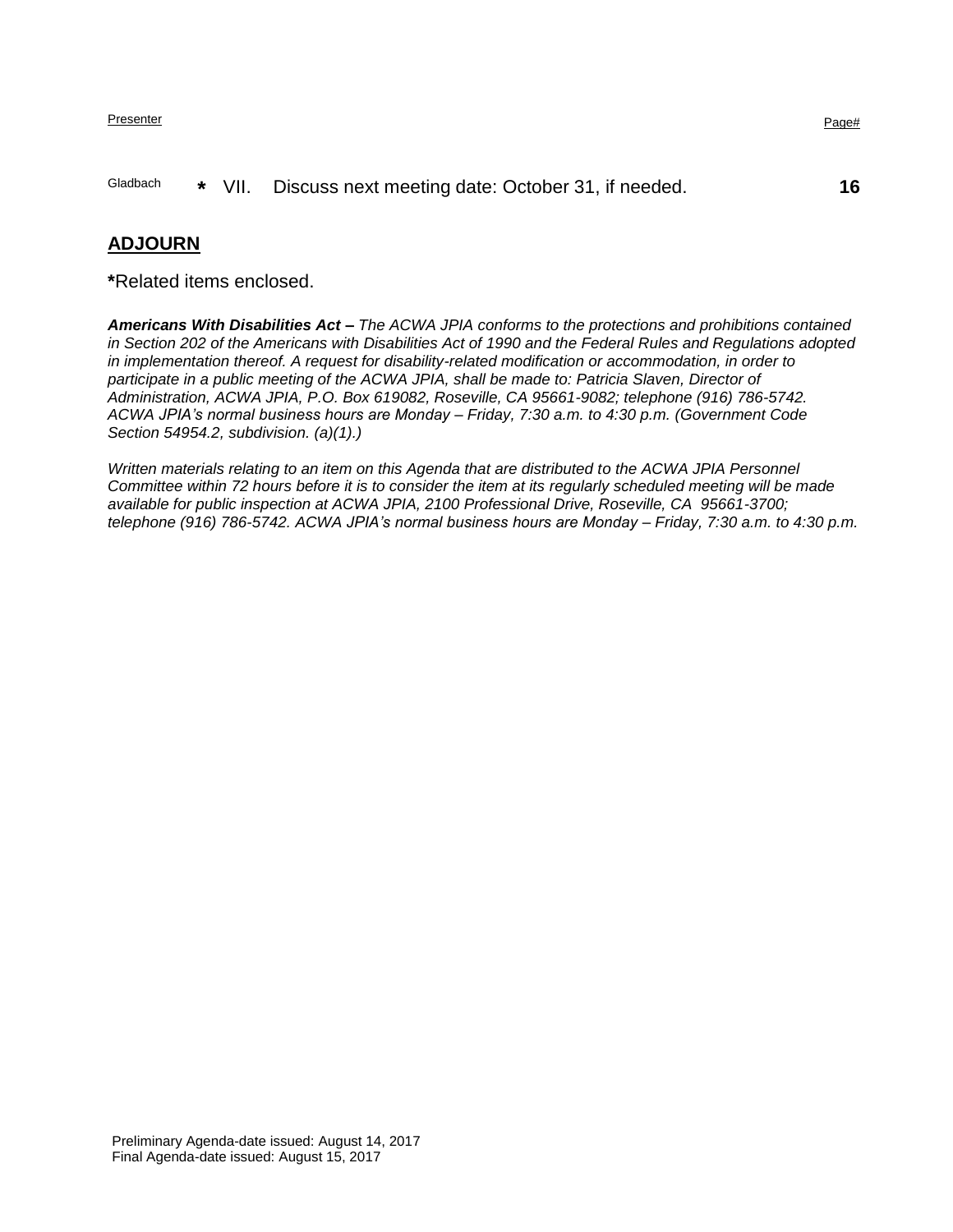*Unapproved Minutes*

**1**



**Personnel Committee Meeting**

Radisson Ontario Airport 2200 E. Holt Boulevard Ontario, CA 91761 (909) 975-5000

July 20, 2017

#### **MEMBERS PRESENT**

Chairman: E.G. "Jerry" Gladbach, Castaic Lake Water Agency Vice-chair: Thomas Cuquet, South Sutter Water District Melody A. McDonald, San Bernardino Valley Water Conservation District W.D. "Bill" Knutson, Yuima Municipal Water District

#### **STAFF PRESENT**

Chief Executive Officer/Secretary: Walter "Andy" Sells Patricia Slaven, Director of Administration

#### **OTHERS IN ATTENDANCE**

David Drake, Rincon del Diablo Municipal Water District

#### **CALL TO ORDER AND ANNOUNCEMENT OF QUORUM**

Chairman Gladbach called the meeting to order at 11:04 a.m.

#### **PUBLIC COMMENT**

As the agenda stated, members of the public would be allowed to address the Personnel Committee on any agenda item prior to the Committee's decision on that item. Comments on any issues on the agenda, or not on the agenda, were also welcomed. No comments were brought forward.

#### **APPROVAL OF MINUTES**

Chairman Gladbach called for approval of the minutes of the August 29, 2016 meeting.

M/S/C (Knutson/Cuquet) (Cuquet-Yes; Knutson-Yes; McDonald-Yes; Gladbach-Yes): That the Personnel Committee approve the minutes of the August 29, 2016 meeting, as presented.

#### **2017 GOALS AND OBJECTIVES**

Mr. Sells reviewed the status of each of the JPIA's Goals and Objectives for FY 2016/2017 and the Committee was pleased with the progress.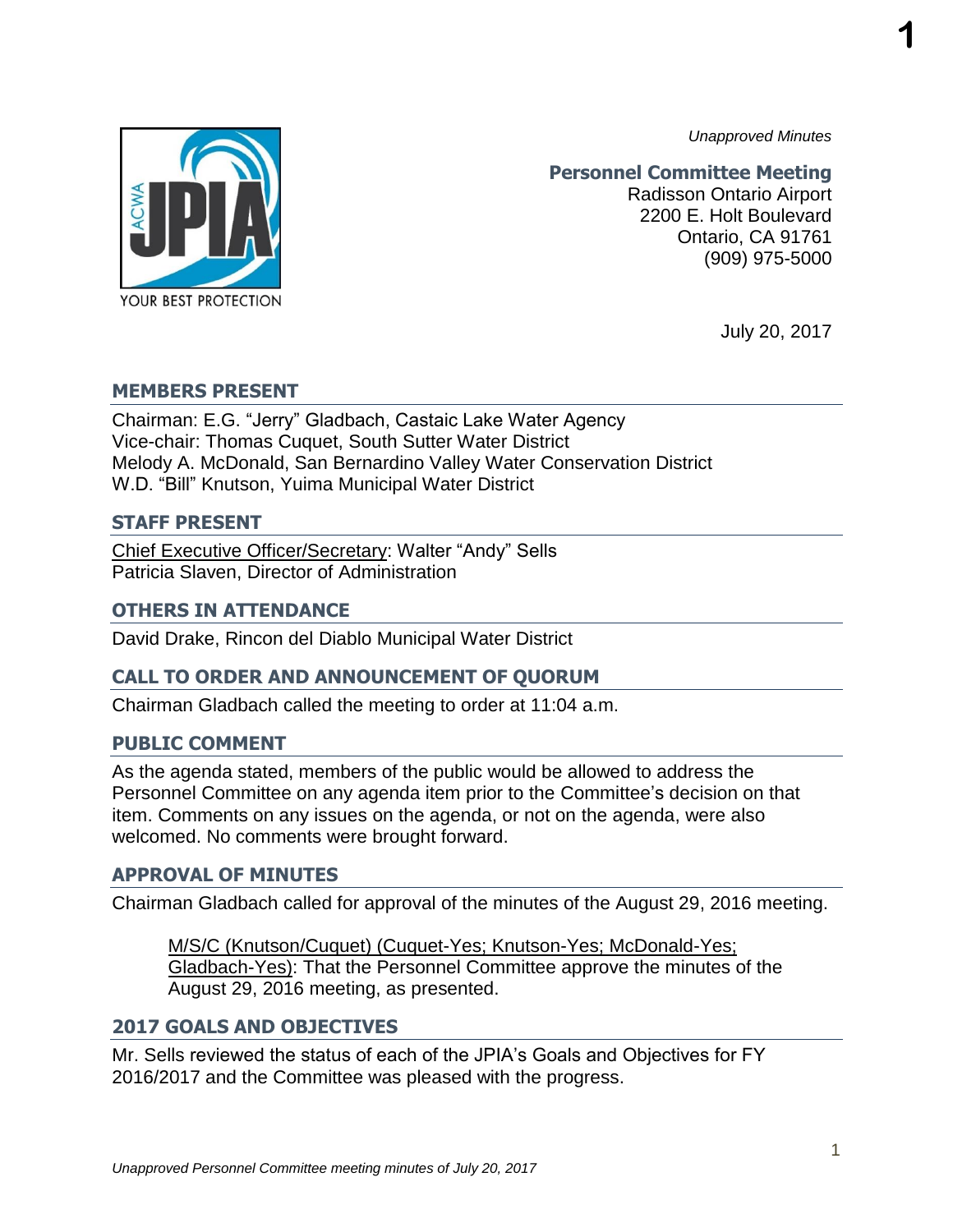### **STAFFING STATUS AND ACTIVITIES**

Ms. Slaven discussed the many events that have transpired since the last Personnel Committee meeting in August 2016 that included the hiring of three new employees, numerous staff webinars, BBQs, staff required training, some benefits related presentations and management training. Ms. Slaven provided a brief summary of the management training program, its goal and the value realized, along with the feedback received from JPIA management.

## **VSP FOR VISION COVERAGE FOR JPIA STAFF**

Ms. Slaven stated that JPIA has offered a self-insured Vision Insurance Program to staff which provides up to \$500 per participant every two years towards vision-related expenses. As the number of staff at JPIA has grown substantially over the last 10 years, this has necessitated more time to manually track all employees' and dependents' vision expenses by the Finance Department. Moving to VSP for coverage will save the JPIA money, provide greater services for vision care, and eliminate the manual tracking of expenses.

M/S/C (McDonald/Cuquet) (Cuquet-Yes; Knutson-Yes; McDonald-Yes; Gladbach-Yes): That the Personnel Committee recommends that the Executive Committee approve JPIA participation in the VSP insurance plan, effective January 1, 2018.

#### **STRATEGIC PLANNING SESSION, POSSIBLY SPRING 2018**

Mr. Sells reported that the Strategic Planning Session usually occurs every 3-5 years. Since the last planning session was held back in 2013, the Executive Committee requested one for 2018. Tentative dates, locations and potential topics were discussed. Mr. Sells and Ms. Slaven will coordinate the details and report back to the Committee.

#### **EMPLOYEE HANDBOOK CHANGES**

Ms. Slaven reported on the proposed changes recommended for the Employee Handbook. She requested that the Committee review the proposed changes and make a recommendation to the Executive Committee.

M/S/C (McDonald/Knutson) (Cuquet-Yes; Knutson-Yes; McDonald-Yes; Gladbach-Yes): That the Personnel Committee recommends that the Executive Committee approve the changes for the Employee Handbook, as presented, effective July 1, 2017.

#### **ORGANIZATIONAL AND CEO PERFORMANCE APPRAISAL PROCESS**

Ms. Slaven presented the prepared organizational and Chief Executive Officer (CEO) appraisal forms. The Committee agreed to keep the current process. Ms. Slaven has distributed the appraisal forms via email and will coordinate the process. She will provide a copy of the comprehensive results to Chairman Gladbach with final results to be distributed to the Personnel Committee at its August 29, 2017 meeting. The Committee will then determine a recommendation for presentation to the Executive Committee at its meeting on August 30, 2017.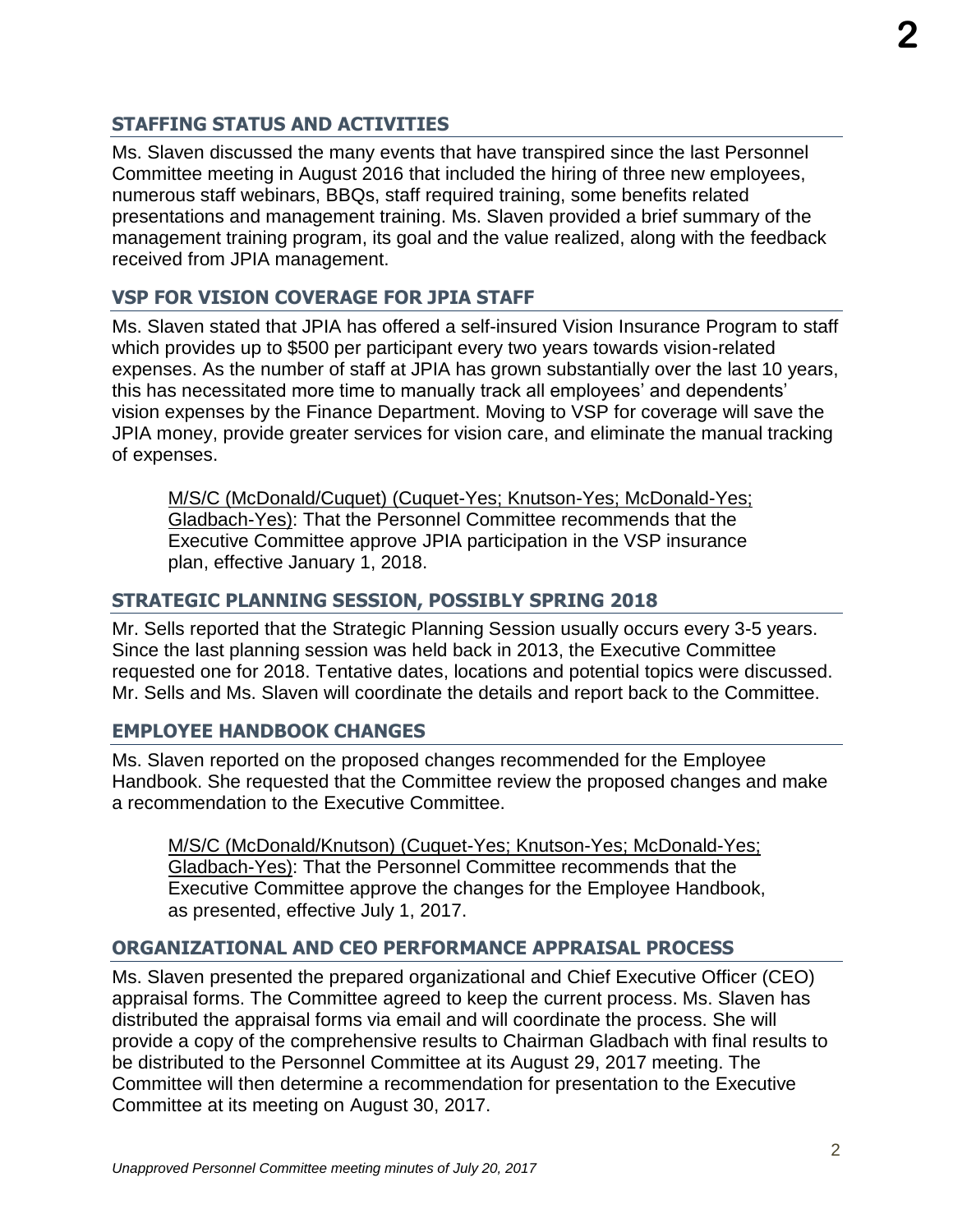#### **NEXT MEETING DATE**

The next Personnel Committee meeting is scheduled for Tuesday, August 29, 2017 to be held at the Courtyard by Marriott, 301 Creekside Ridge Court in Roseville.

The Personnel Committee meeting adjourned at 1:58 p.m.

 $\overline{\phantom{a}}$  , and the contract of the contract of the contract of the contract of the contract of the contract of the contract of the contract of the contract of the contract of the contract of the contract of the contrac E.G. "Jerry" Gladbach, President Walter "Andy" Sells, Secretary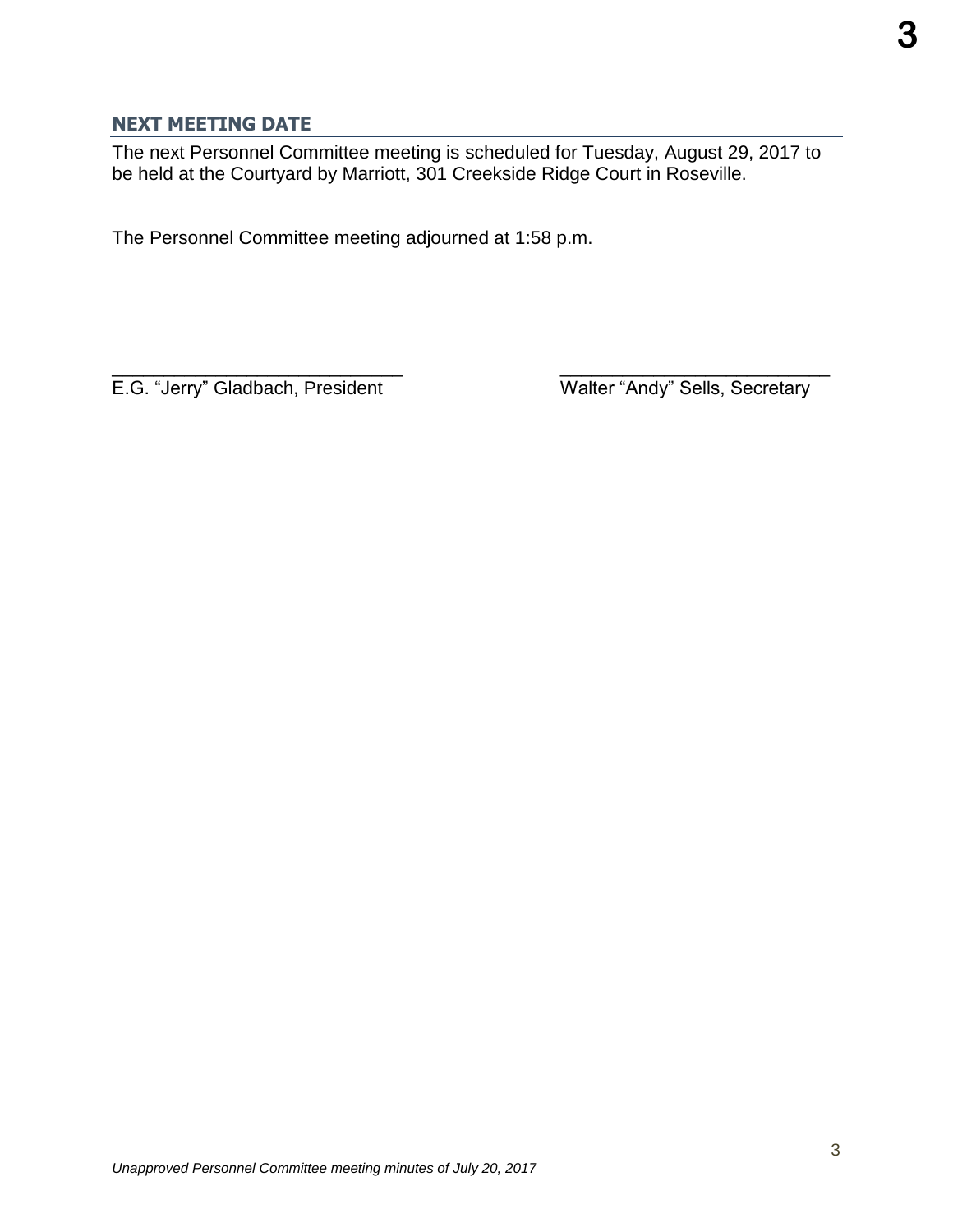# **ACWA JPIA Staffing Status and Activities**  August 29, 2017

#### **BACKGROUND**

The Personnel Committee has asked to be kept up-to-date on the staffing status and activities.

#### **CURRENT SITUATION**

Staff and staffing activities since the last Committee meeting on July 20, 2017:

- Jocelyn Clark started her maternity leave on July 31. She is expected to be out for approximately 6-8 weeks. Heidi Sander and Suzanne Wallace are helping cover her absence so no additional staff needed.
- On July 28, the Social Committee hosted an adults-only event at Raley Field where 22 employees and their guests watched a River Cats game.
- The final JPIA Management Training session was held on July 31, capped off by a lunch for the managers which included Clint Camac, the facilitator.
- Andy Sells has been conducting an educational lunch with each department to obtain their feedback regarding the JPIA and its operations. To date, the Finance, Training, Worker's Compensation, Employee Benefits and Claims Departments have completed their department lunch meetings with Andy.
- A Q&A with Perspective Planning was held on August 9, followed by a Social Security informational presentation, and then a BBQ lunch facilitated by the Employee Fund Committee.
- A charging station for cell phones was installed in the Executive Conference Room.
- Patricia, Rob and Sarah conducted Regional Human Resource meetings in Carpinteria, Ventura, San Benito, Redding, Bakersfield and Fresno.
- The following webinars were offered to staff:

| 7/25/17 | <b>Business Writing Tips</b>                  |
|---------|-----------------------------------------------|
| 8/2/17  | <b>PowerPoint Design Techniques</b>           |
| 8/17/17 | Handling Personality Clashes in the Workplace |
| 8/25/17 | <b>Business Writing Essentials</b>            |

#### **RECOMMENDATIONS**

None, informational only.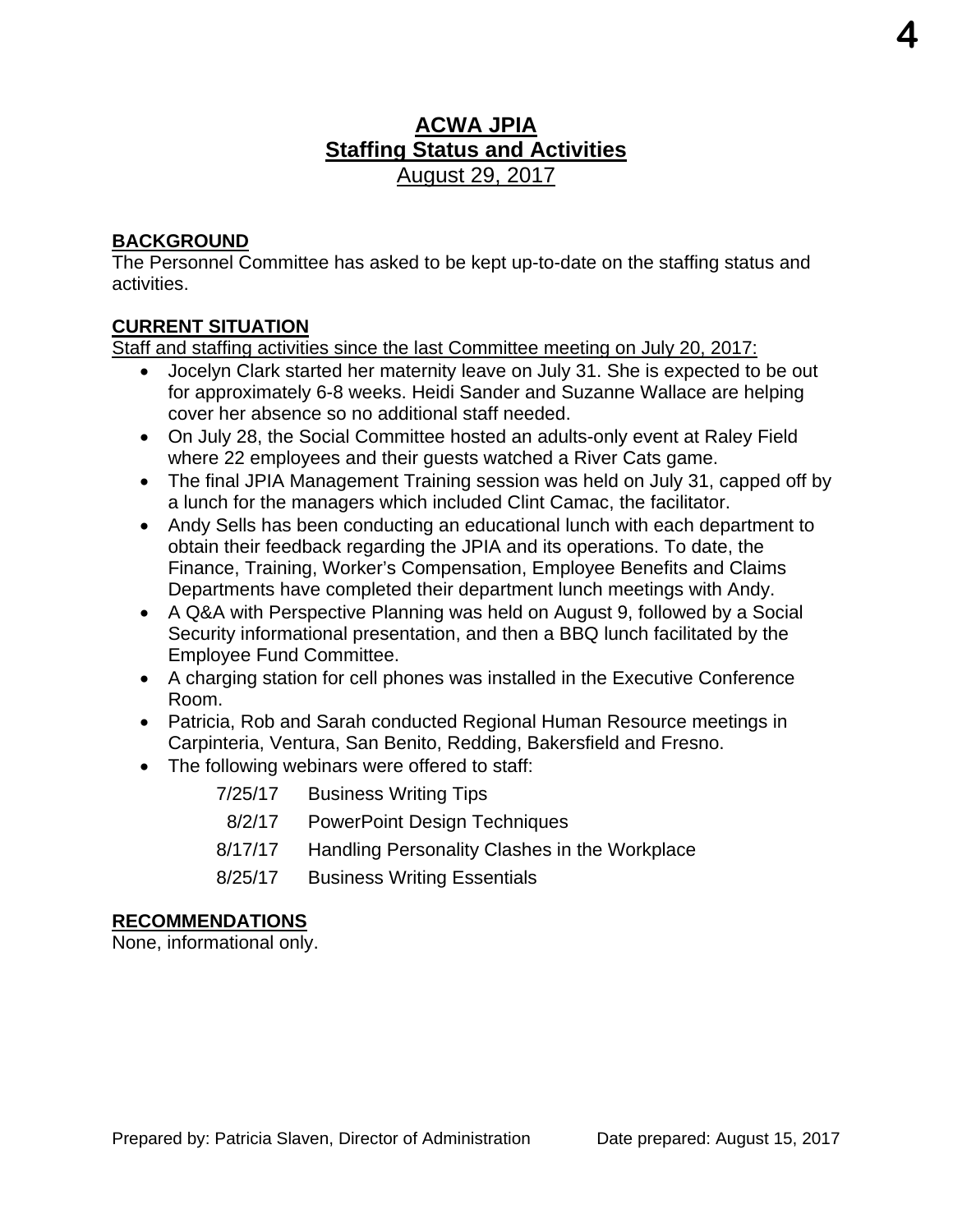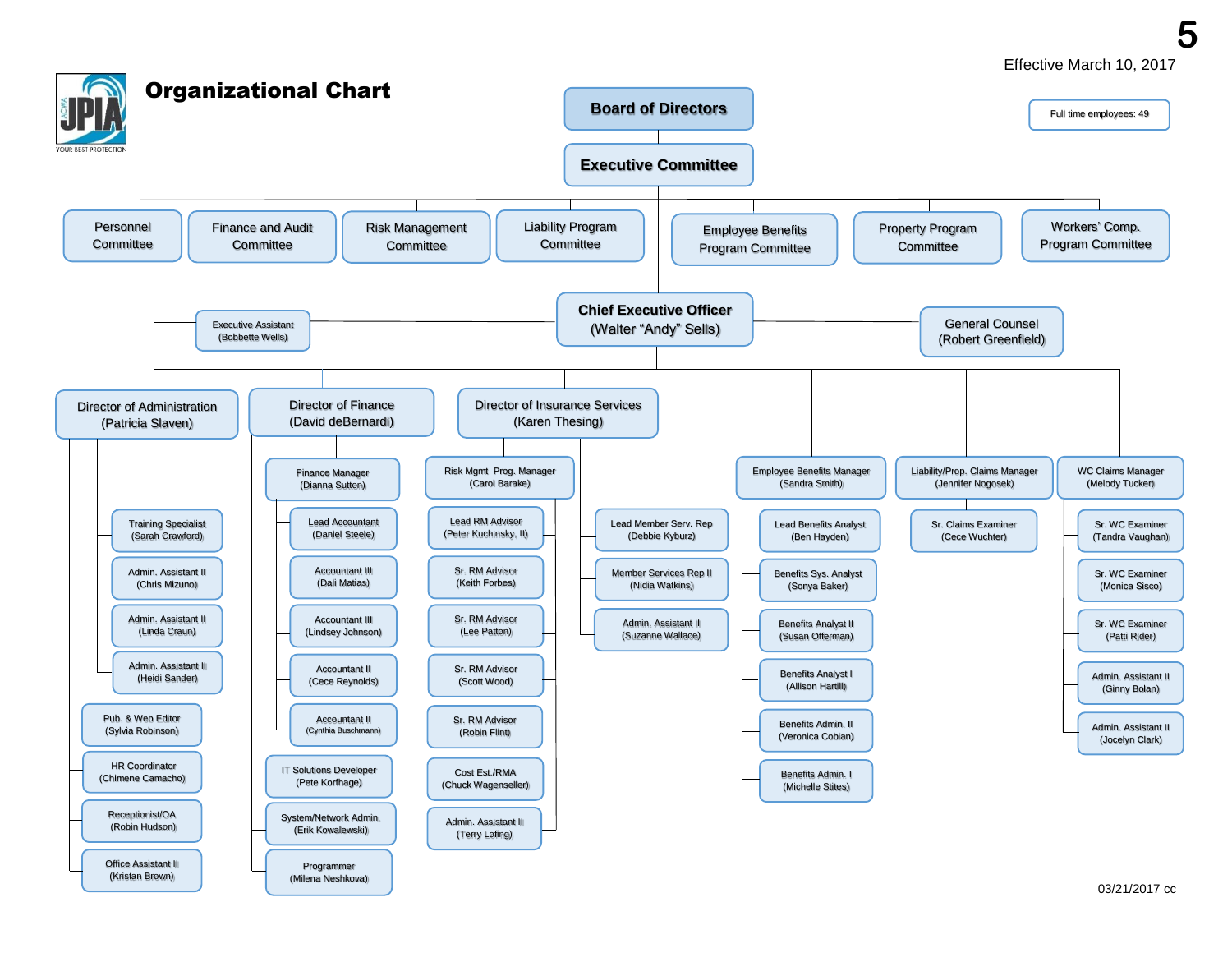# **ACWA JPIA New Pay Schedule**  August 29, 2017

#### **BACKGROUND**

CalPERS Office of Audit Services (OAS) reviews the member earnings and retirement enrollment reporting procedures of public agencies under contract with CalPERS. The OAS requires a Pay Schedule to be pre-approved by the JPIA governing body, which is the Executive Committee, and then posted for the public to view.

#### **CURRENT SITUATION**

It is the time of year where ranges are adjusted according to the CPI. It is also the time of year where the JPIA anticipates changes in titles, grades, new positions, etc. Although every position listed is not and may not necessarily be filled, staff felt it was good to include potential changes down the road.

#### **RECOMMENDATION**

That the Personnel Committee review the JPIA Pay Schedule as presented and make a recommendation to the Executive Committee for approval at its August 30 meeting.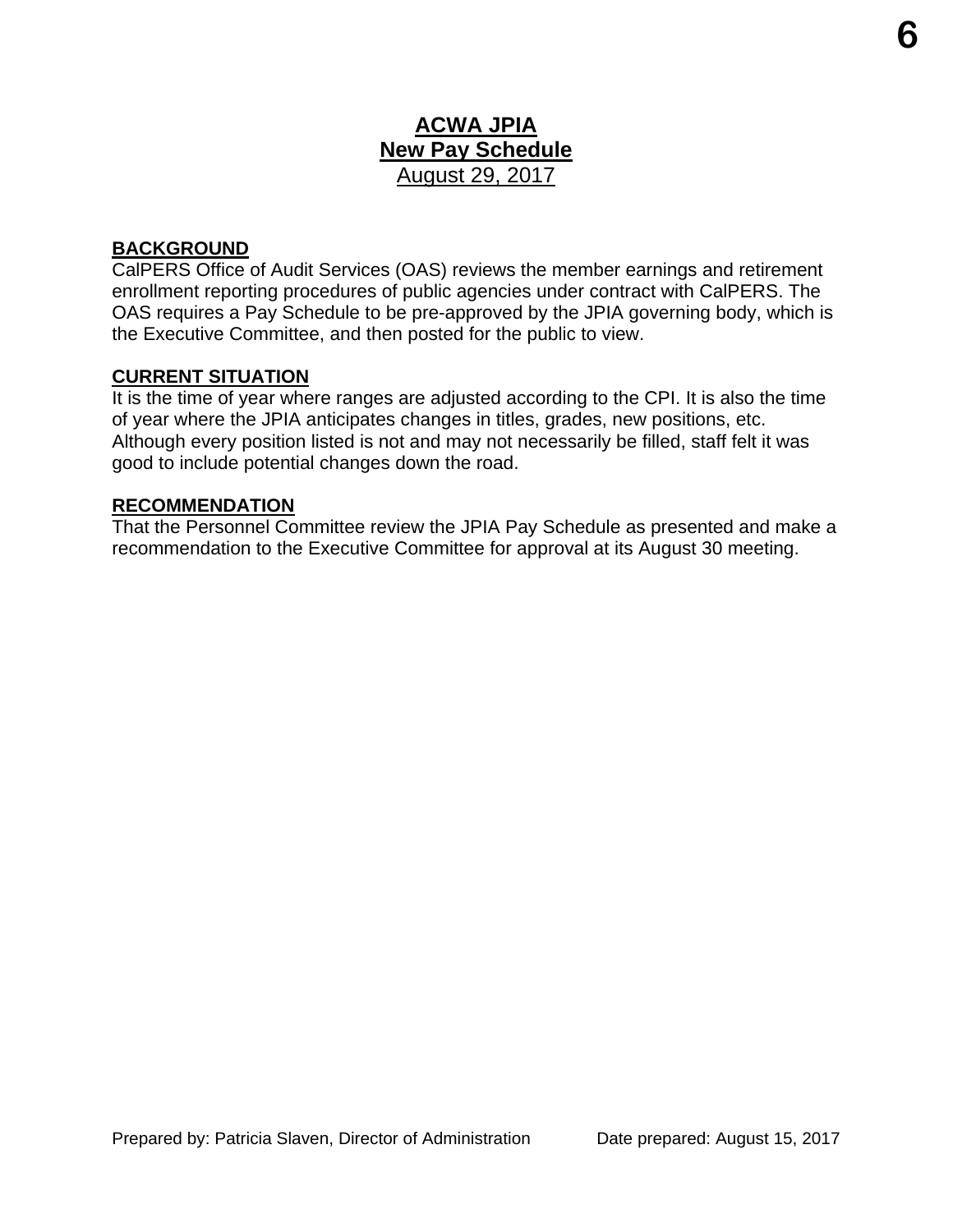# **ACWA JPIA**

#### **Pay Schedule**

**Revision Date: August 30, 2017**

| <b>JPIA Staff</b><br><b>Chief Executive Officer</b><br>78<br>10/1/2017<br>174,544<br>274,906<br>Exempt<br>111,911<br>Director of Administration<br>60<br>10/1/2017<br>176,260<br>Exempt<br>Director of Insurance Services<br>60<br>10/1/2017<br>111,911<br>176,260<br>Exempt<br>Director of Finance<br>60<br>10/1/2017<br>111,911<br>176,260<br>Exempt<br><b>General Counsel</b><br>176,260<br>60<br>10/1/2017<br>111,911<br>Exempt<br><b>Employee Benefits Manager</b><br>52<br>10/1/2017<br>91,851<br>144,665<br>Exempt<br>52<br>Finance Manager<br>10/1/2017<br>91,851<br>144,665<br>Exempt<br>52<br>91,851<br>Liability and Property Claims Manager<br>10/1/2017<br>144,665<br>Exempt<br>52<br>Risk Management Program Manager<br>10/1/2017<br>91,851<br>144,665<br>Exempt<br>52<br>91,851<br><b>Workers' Compensation Manager</b><br>10/1/2017<br>144,665<br>Exempt<br>48S<br>Lead Risk Management Advisor<br>10/1/2017<br>87,425<br>137,694<br>Exempt<br>Senior Risk Management Advisor South<br>45S<br>10/1/2017<br>87,425<br>137,694<br>Exempt<br>77,271<br>Cost Estimator Risk Management Advisor<br>45<br>10/1/2017<br>121,702<br>Exempt<br>77,271<br>Senior Risk Management Advisor<br>Exempt<br>45<br>10/1/2017<br>121,702<br>75,386<br>IT Solution Developer<br>Non-Exempt<br>44<br>10/1/2017<br>118,733<br>42<br>71,754<br>113,012<br>Lead Accountant<br>Non-Exempt<br>10/1/2017<br>42<br>71,754<br>Lead Benefit Analyst<br>Non-Exempt<br>10/1/2017<br>113,012<br>Senior Claims Examiner<br>40<br>10/1/2017<br>68,296<br>107,567<br>Exempt<br>Senior Workers' Compensation Examiner<br>40<br>10/1/2017<br>68,296<br>107,567<br>Exempt<br>38<br>65,005<br>System/Network Administrator<br>Non-Exempt<br>10/1/2017<br>102,383<br>38<br>65,005<br><b>Training Specialist</b><br>Non-Exempt<br>10/1/2017<br>102,383<br>Lead Member Services Representative<br>Non-Exempt<br>36<br>10/1/2017<br>61,873<br>97,450<br>Non-Exempt<br>61,873<br>97,450<br>36<br>10/1/2017<br>Programmer<br>Member Services Representative II<br>Non-Exempt<br>32<br>10/1/2017<br>56,054<br>88,285<br><b>Risk Management Advisor</b><br>Non-Exempt<br>32<br>10/1/2017<br>56,054<br>88,285<br>53,353<br><b>Executive Assistant</b><br>Non-Exempt<br>30<br>10/1/2017<br>84,031<br>Publications & Web Editor<br>81,981<br>Non-Exempt<br>29<br>10/1/2017<br>52,052<br><b>Benefits System Analyst</b><br>Non-Exempt<br>28<br>10/1/2017<br>50,782<br>79,982<br>79,982<br><b>Benefits Analyst II</b><br>Non-Exempt<br>28<br>10/1/2017<br>50,782<br>Human Resource Coordinator<br>Non-Exempt<br>28<br>10/1/2017<br>50,782<br>79,982<br><b>Workers' Compensation Examiner</b><br>Non-Exempt<br>26<br>10/1/2017<br>48,335<br>76,128<br><b>Benefits Analyst I</b><br>Non-Exempt<br>24<br>10/1/2017<br>46,006<br>72,460<br>24<br>10/1/2017<br>72,460<br><b>Benefits Administrator II</b><br>Non-Exempt<br>46,006<br>68,968<br><b>Accountant III</b><br>Non-Exempt<br>22<br>10/1/2017<br>43,789<br><b>Benefits Administrator I</b><br>Non-Exempt<br>22<br>10/1/2017<br>43,789<br>68,968<br>Non-Exempt<br>41,679<br>Accountant II<br>20<br>10/1/2017<br>65,645<br><b>Administration Assistant II</b><br>Non-Exempt<br>41,679<br>20<br>10/1/2017<br>65,645<br><b>Office Assistant II</b><br>Non-Exempt<br>15<br>10/1/2017<br>36,838<br>58,020<br>Non-Exempt<br>Receptionist/Office Assistant<br>11<br>10/1/2017<br>33,374<br>52,564<br>Non-Exempt<br><b>Office Assistant</b><br>9<br>10/1/2017<br>31,766<br>50,031<br><b>Retired Annuitants</b><br><b>Hourly</b><br><b>Hourly</b> |                          | Exempt/           |        | <b>Effective</b> | <b>Annual Salary Range</b> |                |  |
|--------------------------------------------------------------------------------------------------------------------------------------------------------------------------------------------------------------------------------------------------------------------------------------------------------------------------------------------------------------------------------------------------------------------------------------------------------------------------------------------------------------------------------------------------------------------------------------------------------------------------------------------------------------------------------------------------------------------------------------------------------------------------------------------------------------------------------------------------------------------------------------------------------------------------------------------------------------------------------------------------------------------------------------------------------------------------------------------------------------------------------------------------------------------------------------------------------------------------------------------------------------------------------------------------------------------------------------------------------------------------------------------------------------------------------------------------------------------------------------------------------------------------------------------------------------------------------------------------------------------------------------------------------------------------------------------------------------------------------------------------------------------------------------------------------------------------------------------------------------------------------------------------------------------------------------------------------------------------------------------------------------------------------------------------------------------------------------------------------------------------------------------------------------------------------------------------------------------------------------------------------------------------------------------------------------------------------------------------------------------------------------------------------------------------------------------------------------------------------------------------------------------------------------------------------------------------------------------------------------------------------------------------------------------------------------------------------------------------------------------------------------------------------------------------------------------------------------------------------------------------------------------------------------------------------------------------------------------------------------------------------------------------------------------------------------------------------------------------------------------------------------------------------------------------------------------------------------------------------------------------------------------------------------------------------------------------------------------------------------------------------------------------------------------------------------------------------------------------------------------------------------------------------------------------------|--------------------------|-------------------|--------|------------------|----------------------------|----------------|--|
|                                                                                                                                                                                                                                                                                                                                                                                                                                                                                                                                                                                                                                                                                                                                                                                                                                                                                                                                                                                                                                                                                                                                                                                                                                                                                                                                                                                                                                                                                                                                                                                                                                                                                                                                                                                                                                                                                                                                                                                                                                                                                                                                                                                                                                                                                                                                                                                                                                                                                                                                                                                                                                                                                                                                                                                                                                                                                                                                                                                                                                                                                                                                                                                                                                                                                                                                                                                                                                                                                                                                                        | <b>Job Title</b>         | <b>Non-Exempt</b> | Grade  | <b>Date</b>      | <b>Minimum</b>             | <b>Maximum</b> |  |
|                                                                                                                                                                                                                                                                                                                                                                                                                                                                                                                                                                                                                                                                                                                                                                                                                                                                                                                                                                                                                                                                                                                                                                                                                                                                                                                                                                                                                                                                                                                                                                                                                                                                                                                                                                                                                                                                                                                                                                                                                                                                                                                                                                                                                                                                                                                                                                                                                                                                                                                                                                                                                                                                                                                                                                                                                                                                                                                                                                                                                                                                                                                                                                                                                                                                                                                                                                                                                                                                                                                                                        |                          |                   |        |                  |                            |                |  |
|                                                                                                                                                                                                                                                                                                                                                                                                                                                                                                                                                                                                                                                                                                                                                                                                                                                                                                                                                                                                                                                                                                                                                                                                                                                                                                                                                                                                                                                                                                                                                                                                                                                                                                                                                                                                                                                                                                                                                                                                                                                                                                                                                                                                                                                                                                                                                                                                                                                                                                                                                                                                                                                                                                                                                                                                                                                                                                                                                                                                                                                                                                                                                                                                                                                                                                                                                                                                                                                                                                                                                        |                          |                   |        |                  |                            |                |  |
|                                                                                                                                                                                                                                                                                                                                                                                                                                                                                                                                                                                                                                                                                                                                                                                                                                                                                                                                                                                                                                                                                                                                                                                                                                                                                                                                                                                                                                                                                                                                                                                                                                                                                                                                                                                                                                                                                                                                                                                                                                                                                                                                                                                                                                                                                                                                                                                                                                                                                                                                                                                                                                                                                                                                                                                                                                                                                                                                                                                                                                                                                                                                                                                                                                                                                                                                                                                                                                                                                                                                                        |                          |                   |        |                  |                            |                |  |
|                                                                                                                                                                                                                                                                                                                                                                                                                                                                                                                                                                                                                                                                                                                                                                                                                                                                                                                                                                                                                                                                                                                                                                                                                                                                                                                                                                                                                                                                                                                                                                                                                                                                                                                                                                                                                                                                                                                                                                                                                                                                                                                                                                                                                                                                                                                                                                                                                                                                                                                                                                                                                                                                                                                                                                                                                                                                                                                                                                                                                                                                                                                                                                                                                                                                                                                                                                                                                                                                                                                                                        |                          |                   |        |                  |                            |                |  |
|                                                                                                                                                                                                                                                                                                                                                                                                                                                                                                                                                                                                                                                                                                                                                                                                                                                                                                                                                                                                                                                                                                                                                                                                                                                                                                                                                                                                                                                                                                                                                                                                                                                                                                                                                                                                                                                                                                                                                                                                                                                                                                                                                                                                                                                                                                                                                                                                                                                                                                                                                                                                                                                                                                                                                                                                                                                                                                                                                                                                                                                                                                                                                                                                                                                                                                                                                                                                                                                                                                                                                        |                          |                   |        |                  |                            |                |  |
|                                                                                                                                                                                                                                                                                                                                                                                                                                                                                                                                                                                                                                                                                                                                                                                                                                                                                                                                                                                                                                                                                                                                                                                                                                                                                                                                                                                                                                                                                                                                                                                                                                                                                                                                                                                                                                                                                                                                                                                                                                                                                                                                                                                                                                                                                                                                                                                                                                                                                                                                                                                                                                                                                                                                                                                                                                                                                                                                                                                                                                                                                                                                                                                                                                                                                                                                                                                                                                                                                                                                                        |                          |                   |        |                  |                            |                |  |
|                                                                                                                                                                                                                                                                                                                                                                                                                                                                                                                                                                                                                                                                                                                                                                                                                                                                                                                                                                                                                                                                                                                                                                                                                                                                                                                                                                                                                                                                                                                                                                                                                                                                                                                                                                                                                                                                                                                                                                                                                                                                                                                                                                                                                                                                                                                                                                                                                                                                                                                                                                                                                                                                                                                                                                                                                                                                                                                                                                                                                                                                                                                                                                                                                                                                                                                                                                                                                                                                                                                                                        |                          |                   |        |                  |                            |                |  |
|                                                                                                                                                                                                                                                                                                                                                                                                                                                                                                                                                                                                                                                                                                                                                                                                                                                                                                                                                                                                                                                                                                                                                                                                                                                                                                                                                                                                                                                                                                                                                                                                                                                                                                                                                                                                                                                                                                                                                                                                                                                                                                                                                                                                                                                                                                                                                                                                                                                                                                                                                                                                                                                                                                                                                                                                                                                                                                                                                                                                                                                                                                                                                                                                                                                                                                                                                                                                                                                                                                                                                        |                          |                   |        |                  |                            |                |  |
|                                                                                                                                                                                                                                                                                                                                                                                                                                                                                                                                                                                                                                                                                                                                                                                                                                                                                                                                                                                                                                                                                                                                                                                                                                                                                                                                                                                                                                                                                                                                                                                                                                                                                                                                                                                                                                                                                                                                                                                                                                                                                                                                                                                                                                                                                                                                                                                                                                                                                                                                                                                                                                                                                                                                                                                                                                                                                                                                                                                                                                                                                                                                                                                                                                                                                                                                                                                                                                                                                                                                                        |                          |                   |        |                  |                            |                |  |
|                                                                                                                                                                                                                                                                                                                                                                                                                                                                                                                                                                                                                                                                                                                                                                                                                                                                                                                                                                                                                                                                                                                                                                                                                                                                                                                                                                                                                                                                                                                                                                                                                                                                                                                                                                                                                                                                                                                                                                                                                                                                                                                                                                                                                                                                                                                                                                                                                                                                                                                                                                                                                                                                                                                                                                                                                                                                                                                                                                                                                                                                                                                                                                                                                                                                                                                                                                                                                                                                                                                                                        |                          |                   |        |                  |                            |                |  |
|                                                                                                                                                                                                                                                                                                                                                                                                                                                                                                                                                                                                                                                                                                                                                                                                                                                                                                                                                                                                                                                                                                                                                                                                                                                                                                                                                                                                                                                                                                                                                                                                                                                                                                                                                                                                                                                                                                                                                                                                                                                                                                                                                                                                                                                                                                                                                                                                                                                                                                                                                                                                                                                                                                                                                                                                                                                                                                                                                                                                                                                                                                                                                                                                                                                                                                                                                                                                                                                                                                                                                        |                          |                   |        |                  |                            |                |  |
|                                                                                                                                                                                                                                                                                                                                                                                                                                                                                                                                                                                                                                                                                                                                                                                                                                                                                                                                                                                                                                                                                                                                                                                                                                                                                                                                                                                                                                                                                                                                                                                                                                                                                                                                                                                                                                                                                                                                                                                                                                                                                                                                                                                                                                                                                                                                                                                                                                                                                                                                                                                                                                                                                                                                                                                                                                                                                                                                                                                                                                                                                                                                                                                                                                                                                                                                                                                                                                                                                                                                                        |                          |                   |        |                  |                            |                |  |
|                                                                                                                                                                                                                                                                                                                                                                                                                                                                                                                                                                                                                                                                                                                                                                                                                                                                                                                                                                                                                                                                                                                                                                                                                                                                                                                                                                                                                                                                                                                                                                                                                                                                                                                                                                                                                                                                                                                                                                                                                                                                                                                                                                                                                                                                                                                                                                                                                                                                                                                                                                                                                                                                                                                                                                                                                                                                                                                                                                                                                                                                                                                                                                                                                                                                                                                                                                                                                                                                                                                                                        |                          |                   |        |                  |                            |                |  |
|                                                                                                                                                                                                                                                                                                                                                                                                                                                                                                                                                                                                                                                                                                                                                                                                                                                                                                                                                                                                                                                                                                                                                                                                                                                                                                                                                                                                                                                                                                                                                                                                                                                                                                                                                                                                                                                                                                                                                                                                                                                                                                                                                                                                                                                                                                                                                                                                                                                                                                                                                                                                                                                                                                                                                                                                                                                                                                                                                                                                                                                                                                                                                                                                                                                                                                                                                                                                                                                                                                                                                        |                          |                   |        |                  |                            |                |  |
|                                                                                                                                                                                                                                                                                                                                                                                                                                                                                                                                                                                                                                                                                                                                                                                                                                                                                                                                                                                                                                                                                                                                                                                                                                                                                                                                                                                                                                                                                                                                                                                                                                                                                                                                                                                                                                                                                                                                                                                                                                                                                                                                                                                                                                                                                                                                                                                                                                                                                                                                                                                                                                                                                                                                                                                                                                                                                                                                                                                                                                                                                                                                                                                                                                                                                                                                                                                                                                                                                                                                                        |                          |                   |        |                  |                            |                |  |
|                                                                                                                                                                                                                                                                                                                                                                                                                                                                                                                                                                                                                                                                                                                                                                                                                                                                                                                                                                                                                                                                                                                                                                                                                                                                                                                                                                                                                                                                                                                                                                                                                                                                                                                                                                                                                                                                                                                                                                                                                                                                                                                                                                                                                                                                                                                                                                                                                                                                                                                                                                                                                                                                                                                                                                                                                                                                                                                                                                                                                                                                                                                                                                                                                                                                                                                                                                                                                                                                                                                                                        |                          |                   |        |                  |                            |                |  |
|                                                                                                                                                                                                                                                                                                                                                                                                                                                                                                                                                                                                                                                                                                                                                                                                                                                                                                                                                                                                                                                                                                                                                                                                                                                                                                                                                                                                                                                                                                                                                                                                                                                                                                                                                                                                                                                                                                                                                                                                                                                                                                                                                                                                                                                                                                                                                                                                                                                                                                                                                                                                                                                                                                                                                                                                                                                                                                                                                                                                                                                                                                                                                                                                                                                                                                                                                                                                                                                                                                                                                        |                          |                   |        |                  |                            |                |  |
|                                                                                                                                                                                                                                                                                                                                                                                                                                                                                                                                                                                                                                                                                                                                                                                                                                                                                                                                                                                                                                                                                                                                                                                                                                                                                                                                                                                                                                                                                                                                                                                                                                                                                                                                                                                                                                                                                                                                                                                                                                                                                                                                                                                                                                                                                                                                                                                                                                                                                                                                                                                                                                                                                                                                                                                                                                                                                                                                                                                                                                                                                                                                                                                                                                                                                                                                                                                                                                                                                                                                                        |                          |                   |        |                  |                            |                |  |
|                                                                                                                                                                                                                                                                                                                                                                                                                                                                                                                                                                                                                                                                                                                                                                                                                                                                                                                                                                                                                                                                                                                                                                                                                                                                                                                                                                                                                                                                                                                                                                                                                                                                                                                                                                                                                                                                                                                                                                                                                                                                                                                                                                                                                                                                                                                                                                                                                                                                                                                                                                                                                                                                                                                                                                                                                                                                                                                                                                                                                                                                                                                                                                                                                                                                                                                                                                                                                                                                                                                                                        |                          |                   |        |                  |                            |                |  |
|                                                                                                                                                                                                                                                                                                                                                                                                                                                                                                                                                                                                                                                                                                                                                                                                                                                                                                                                                                                                                                                                                                                                                                                                                                                                                                                                                                                                                                                                                                                                                                                                                                                                                                                                                                                                                                                                                                                                                                                                                                                                                                                                                                                                                                                                                                                                                                                                                                                                                                                                                                                                                                                                                                                                                                                                                                                                                                                                                                                                                                                                                                                                                                                                                                                                                                                                                                                                                                                                                                                                                        |                          |                   |        |                  |                            |                |  |
|                                                                                                                                                                                                                                                                                                                                                                                                                                                                                                                                                                                                                                                                                                                                                                                                                                                                                                                                                                                                                                                                                                                                                                                                                                                                                                                                                                                                                                                                                                                                                                                                                                                                                                                                                                                                                                                                                                                                                                                                                                                                                                                                                                                                                                                                                                                                                                                                                                                                                                                                                                                                                                                                                                                                                                                                                                                                                                                                                                                                                                                                                                                                                                                                                                                                                                                                                                                                                                                                                                                                                        |                          |                   |        |                  |                            |                |  |
|                                                                                                                                                                                                                                                                                                                                                                                                                                                                                                                                                                                                                                                                                                                                                                                                                                                                                                                                                                                                                                                                                                                                                                                                                                                                                                                                                                                                                                                                                                                                                                                                                                                                                                                                                                                                                                                                                                                                                                                                                                                                                                                                                                                                                                                                                                                                                                                                                                                                                                                                                                                                                                                                                                                                                                                                                                                                                                                                                                                                                                                                                                                                                                                                                                                                                                                                                                                                                                                                                                                                                        |                          |                   |        |                  |                            |                |  |
|                                                                                                                                                                                                                                                                                                                                                                                                                                                                                                                                                                                                                                                                                                                                                                                                                                                                                                                                                                                                                                                                                                                                                                                                                                                                                                                                                                                                                                                                                                                                                                                                                                                                                                                                                                                                                                                                                                                                                                                                                                                                                                                                                                                                                                                                                                                                                                                                                                                                                                                                                                                                                                                                                                                                                                                                                                                                                                                                                                                                                                                                                                                                                                                                                                                                                                                                                                                                                                                                                                                                                        |                          |                   |        |                  |                            |                |  |
|                                                                                                                                                                                                                                                                                                                                                                                                                                                                                                                                                                                                                                                                                                                                                                                                                                                                                                                                                                                                                                                                                                                                                                                                                                                                                                                                                                                                                                                                                                                                                                                                                                                                                                                                                                                                                                                                                                                                                                                                                                                                                                                                                                                                                                                                                                                                                                                                                                                                                                                                                                                                                                                                                                                                                                                                                                                                                                                                                                                                                                                                                                                                                                                                                                                                                                                                                                                                                                                                                                                                                        |                          |                   |        |                  |                            |                |  |
|                                                                                                                                                                                                                                                                                                                                                                                                                                                                                                                                                                                                                                                                                                                                                                                                                                                                                                                                                                                                                                                                                                                                                                                                                                                                                                                                                                                                                                                                                                                                                                                                                                                                                                                                                                                                                                                                                                                                                                                                                                                                                                                                                                                                                                                                                                                                                                                                                                                                                                                                                                                                                                                                                                                                                                                                                                                                                                                                                                                                                                                                                                                                                                                                                                                                                                                                                                                                                                                                                                                                                        |                          |                   |        |                  |                            |                |  |
|                                                                                                                                                                                                                                                                                                                                                                                                                                                                                                                                                                                                                                                                                                                                                                                                                                                                                                                                                                                                                                                                                                                                                                                                                                                                                                                                                                                                                                                                                                                                                                                                                                                                                                                                                                                                                                                                                                                                                                                                                                                                                                                                                                                                                                                                                                                                                                                                                                                                                                                                                                                                                                                                                                                                                                                                                                                                                                                                                                                                                                                                                                                                                                                                                                                                                                                                                                                                                                                                                                                                                        |                          |                   |        |                  |                            |                |  |
|                                                                                                                                                                                                                                                                                                                                                                                                                                                                                                                                                                                                                                                                                                                                                                                                                                                                                                                                                                                                                                                                                                                                                                                                                                                                                                                                                                                                                                                                                                                                                                                                                                                                                                                                                                                                                                                                                                                                                                                                                                                                                                                                                                                                                                                                                                                                                                                                                                                                                                                                                                                                                                                                                                                                                                                                                                                                                                                                                                                                                                                                                                                                                                                                                                                                                                                                                                                                                                                                                                                                                        |                          |                   |        |                  |                            |                |  |
|                                                                                                                                                                                                                                                                                                                                                                                                                                                                                                                                                                                                                                                                                                                                                                                                                                                                                                                                                                                                                                                                                                                                                                                                                                                                                                                                                                                                                                                                                                                                                                                                                                                                                                                                                                                                                                                                                                                                                                                                                                                                                                                                                                                                                                                                                                                                                                                                                                                                                                                                                                                                                                                                                                                                                                                                                                                                                                                                                                                                                                                                                                                                                                                                                                                                                                                                                                                                                                                                                                                                                        |                          |                   |        |                  |                            |                |  |
|                                                                                                                                                                                                                                                                                                                                                                                                                                                                                                                                                                                                                                                                                                                                                                                                                                                                                                                                                                                                                                                                                                                                                                                                                                                                                                                                                                                                                                                                                                                                                                                                                                                                                                                                                                                                                                                                                                                                                                                                                                                                                                                                                                                                                                                                                                                                                                                                                                                                                                                                                                                                                                                                                                                                                                                                                                                                                                                                                                                                                                                                                                                                                                                                                                                                                                                                                                                                                                                                                                                                                        |                          |                   |        |                  |                            |                |  |
|                                                                                                                                                                                                                                                                                                                                                                                                                                                                                                                                                                                                                                                                                                                                                                                                                                                                                                                                                                                                                                                                                                                                                                                                                                                                                                                                                                                                                                                                                                                                                                                                                                                                                                                                                                                                                                                                                                                                                                                                                                                                                                                                                                                                                                                                                                                                                                                                                                                                                                                                                                                                                                                                                                                                                                                                                                                                                                                                                                                                                                                                                                                                                                                                                                                                                                                                                                                                                                                                                                                                                        |                          |                   |        |                  |                            |                |  |
|                                                                                                                                                                                                                                                                                                                                                                                                                                                                                                                                                                                                                                                                                                                                                                                                                                                                                                                                                                                                                                                                                                                                                                                                                                                                                                                                                                                                                                                                                                                                                                                                                                                                                                                                                                                                                                                                                                                                                                                                                                                                                                                                                                                                                                                                                                                                                                                                                                                                                                                                                                                                                                                                                                                                                                                                                                                                                                                                                                                                                                                                                                                                                                                                                                                                                                                                                                                                                                                                                                                                                        |                          |                   |        |                  |                            |                |  |
|                                                                                                                                                                                                                                                                                                                                                                                                                                                                                                                                                                                                                                                                                                                                                                                                                                                                                                                                                                                                                                                                                                                                                                                                                                                                                                                                                                                                                                                                                                                                                                                                                                                                                                                                                                                                                                                                                                                                                                                                                                                                                                                                                                                                                                                                                                                                                                                                                                                                                                                                                                                                                                                                                                                                                                                                                                                                                                                                                                                                                                                                                                                                                                                                                                                                                                                                                                                                                                                                                                                                                        |                          |                   |        |                  |                            |                |  |
|                                                                                                                                                                                                                                                                                                                                                                                                                                                                                                                                                                                                                                                                                                                                                                                                                                                                                                                                                                                                                                                                                                                                                                                                                                                                                                                                                                                                                                                                                                                                                                                                                                                                                                                                                                                                                                                                                                                                                                                                                                                                                                                                                                                                                                                                                                                                                                                                                                                                                                                                                                                                                                                                                                                                                                                                                                                                                                                                                                                                                                                                                                                                                                                                                                                                                                                                                                                                                                                                                                                                                        |                          |                   |        |                  |                            |                |  |
|                                                                                                                                                                                                                                                                                                                                                                                                                                                                                                                                                                                                                                                                                                                                                                                                                                                                                                                                                                                                                                                                                                                                                                                                                                                                                                                                                                                                                                                                                                                                                                                                                                                                                                                                                                                                                                                                                                                                                                                                                                                                                                                                                                                                                                                                                                                                                                                                                                                                                                                                                                                                                                                                                                                                                                                                                                                                                                                                                                                                                                                                                                                                                                                                                                                                                                                                                                                                                                                                                                                                                        |                          |                   |        |                  |                            |                |  |
|                                                                                                                                                                                                                                                                                                                                                                                                                                                                                                                                                                                                                                                                                                                                                                                                                                                                                                                                                                                                                                                                                                                                                                                                                                                                                                                                                                                                                                                                                                                                                                                                                                                                                                                                                                                                                                                                                                                                                                                                                                                                                                                                                                                                                                                                                                                                                                                                                                                                                                                                                                                                                                                                                                                                                                                                                                                                                                                                                                                                                                                                                                                                                                                                                                                                                                                                                                                                                                                                                                                                                        |                          |                   |        |                  |                            |                |  |
|                                                                                                                                                                                                                                                                                                                                                                                                                                                                                                                                                                                                                                                                                                                                                                                                                                                                                                                                                                                                                                                                                                                                                                                                                                                                                                                                                                                                                                                                                                                                                                                                                                                                                                                                                                                                                                                                                                                                                                                                                                                                                                                                                                                                                                                                                                                                                                                                                                                                                                                                                                                                                                                                                                                                                                                                                                                                                                                                                                                                                                                                                                                                                                                                                                                                                                                                                                                                                                                                                                                                                        |                          |                   |        |                  |                            |                |  |
|                                                                                                                                                                                                                                                                                                                                                                                                                                                                                                                                                                                                                                                                                                                                                                                                                                                                                                                                                                                                                                                                                                                                                                                                                                                                                                                                                                                                                                                                                                                                                                                                                                                                                                                                                                                                                                                                                                                                                                                                                                                                                                                                                                                                                                                                                                                                                                                                                                                                                                                                                                                                                                                                                                                                                                                                                                                                                                                                                                                                                                                                                                                                                                                                                                                                                                                                                                                                                                                                                                                                                        |                          |                   |        |                  |                            |                |  |
|                                                                                                                                                                                                                                                                                                                                                                                                                                                                                                                                                                                                                                                                                                                                                                                                                                                                                                                                                                                                                                                                                                                                                                                                                                                                                                                                                                                                                                                                                                                                                                                                                                                                                                                                                                                                                                                                                                                                                                                                                                                                                                                                                                                                                                                                                                                                                                                                                                                                                                                                                                                                                                                                                                                                                                                                                                                                                                                                                                                                                                                                                                                                                                                                                                                                                                                                                                                                                                                                                                                                                        |                          |                   |        |                  |                            |                |  |
|                                                                                                                                                                                                                                                                                                                                                                                                                                                                                                                                                                                                                                                                                                                                                                                                                                                                                                                                                                                                                                                                                                                                                                                                                                                                                                                                                                                                                                                                                                                                                                                                                                                                                                                                                                                                                                                                                                                                                                                                                                                                                                                                                                                                                                                                                                                                                                                                                                                                                                                                                                                                                                                                                                                                                                                                                                                                                                                                                                                                                                                                                                                                                                                                                                                                                                                                                                                                                                                                                                                                                        |                          |                   |        |                  |                            |                |  |
|                                                                                                                                                                                                                                                                                                                                                                                                                                                                                                                                                                                                                                                                                                                                                                                                                                                                                                                                                                                                                                                                                                                                                                                                                                                                                                                                                                                                                                                                                                                                                                                                                                                                                                                                                                                                                                                                                                                                                                                                                                                                                                                                                                                                                                                                                                                                                                                                                                                                                                                                                                                                                                                                                                                                                                                                                                                                                                                                                                                                                                                                                                                                                                                                                                                                                                                                                                                                                                                                                                                                                        |                          |                   |        |                  |                            |                |  |
|                                                                                                                                                                                                                                                                                                                                                                                                                                                                                                                                                                                                                                                                                                                                                                                                                                                                                                                                                                                                                                                                                                                                                                                                                                                                                                                                                                                                                                                                                                                                                                                                                                                                                                                                                                                                                                                                                                                                                                                                                                                                                                                                                                                                                                                                                                                                                                                                                                                                                                                                                                                                                                                                                                                                                                                                                                                                                                                                                                                                                                                                                                                                                                                                                                                                                                                                                                                                                                                                                                                                                        |                          |                   |        |                  |                            |                |  |
|                                                                                                                                                                                                                                                                                                                                                                                                                                                                                                                                                                                                                                                                                                                                                                                                                                                                                                                                                                                                                                                                                                                                                                                                                                                                                                                                                                                                                                                                                                                                                                                                                                                                                                                                                                                                                                                                                                                                                                                                                                                                                                                                                                                                                                                                                                                                                                                                                                                                                                                                                                                                                                                                                                                                                                                                                                                                                                                                                                                                                                                                                                                                                                                                                                                                                                                                                                                                                                                                                                                                                        |                          |                   |        |                  |                            |                |  |
|                                                                                                                                                                                                                                                                                                                                                                                                                                                                                                                                                                                                                                                                                                                                                                                                                                                                                                                                                                                                                                                                                                                                                                                                                                                                                                                                                                                                                                                                                                                                                                                                                                                                                                                                                                                                                                                                                                                                                                                                                                                                                                                                                                                                                                                                                                                                                                                                                                                                                                                                                                                                                                                                                                                                                                                                                                                                                                                                                                                                                                                                                                                                                                                                                                                                                                                                                                                                                                                                                                                                                        | Special Projects Advisor | Non-Exempt        | Ret An | 3/30/2016        | 55                         | 80             |  |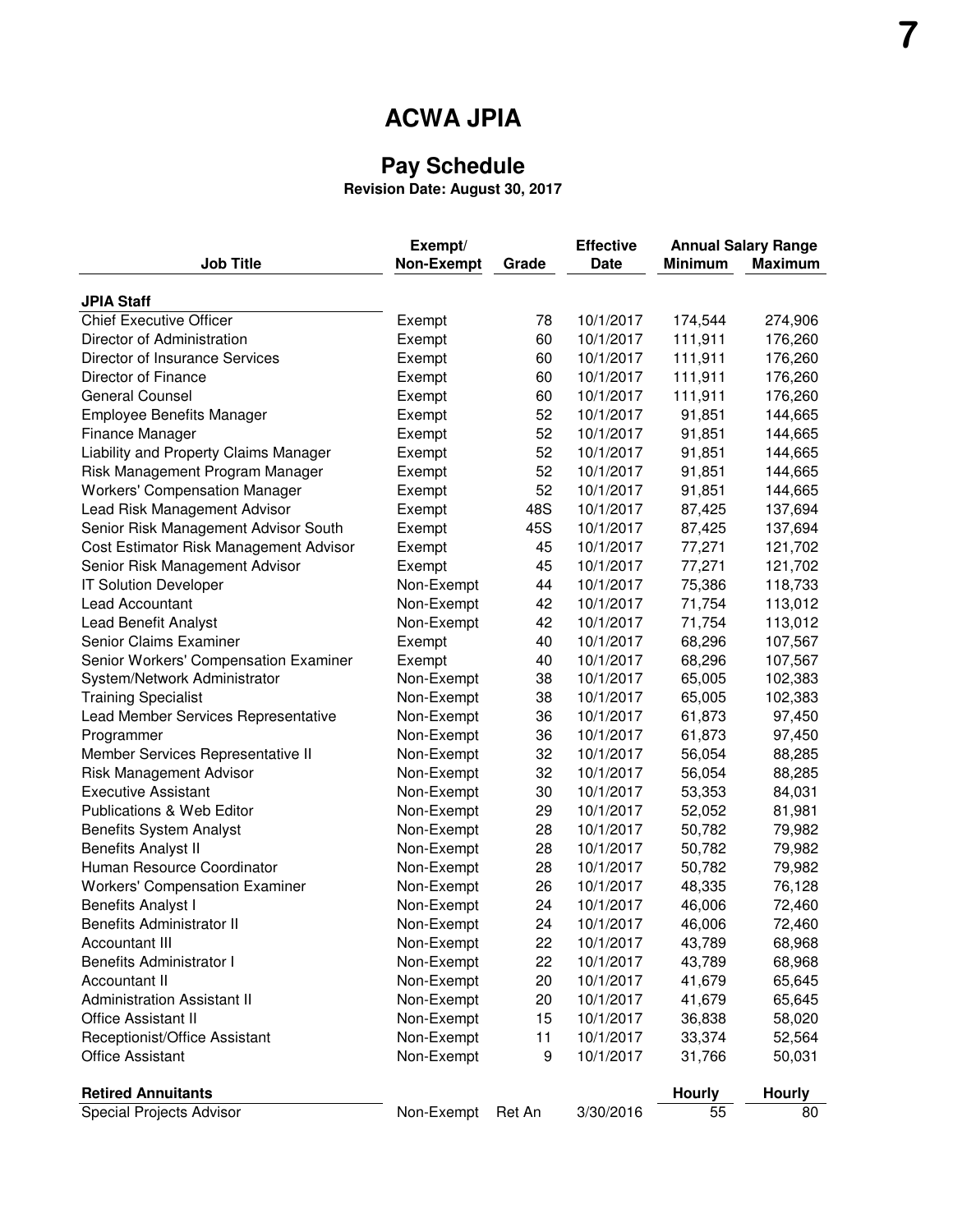# **ACWA JPIA Change in Policy for Several Benefits**  August 29, 2017

#### **BACKGROUND**

JPIA is constantly looking at ways to offer innovative benefits options to attract new staff and retain existing staff. As the benefits provider changes policies and requirements, JPIA reviews the changes and must decide whether to adjust current policies or not, and subsequently, update the employee handbook.

#### **CURRENT SITUATION**

Due to new decisions by the benefits provider, JPIA can now determine whether surviving spouses can retain medical coverage if remarried or obtain additional coverage, and can keep the incentive rate status even if dependents age 19 or older are given the option to waive benefits enrollment. JPIA can also offer additional life insurance options to staff.

When the surviving spouse remarries, there is no guarantee that the new relationship will bring with it medical coverage. The JPIA recommends that we continue to offer medical insurance for the surviving spouse when this change occurs.

If the surviving spouse obtains medical insurance coverage elsewhere, JPIA sees no reason to continue offering this benefit to him/her. JPIA recommends coverage be discontinued when this change occurs.

Additional life insurance coverage is now available to all staff, at their cost. There is no financial impact on the JPIA, therefore, JPIA recommends that this benefit be made available to staff.

JPIA would like to allow dependents age 19 or older to waive medical coverage should they choose to.

#### **RECOMMENDATION**

That the Personnel Committee review the change in benefits as presented and make a recommendation to the Executive Committee for approval at its August 30 meeting.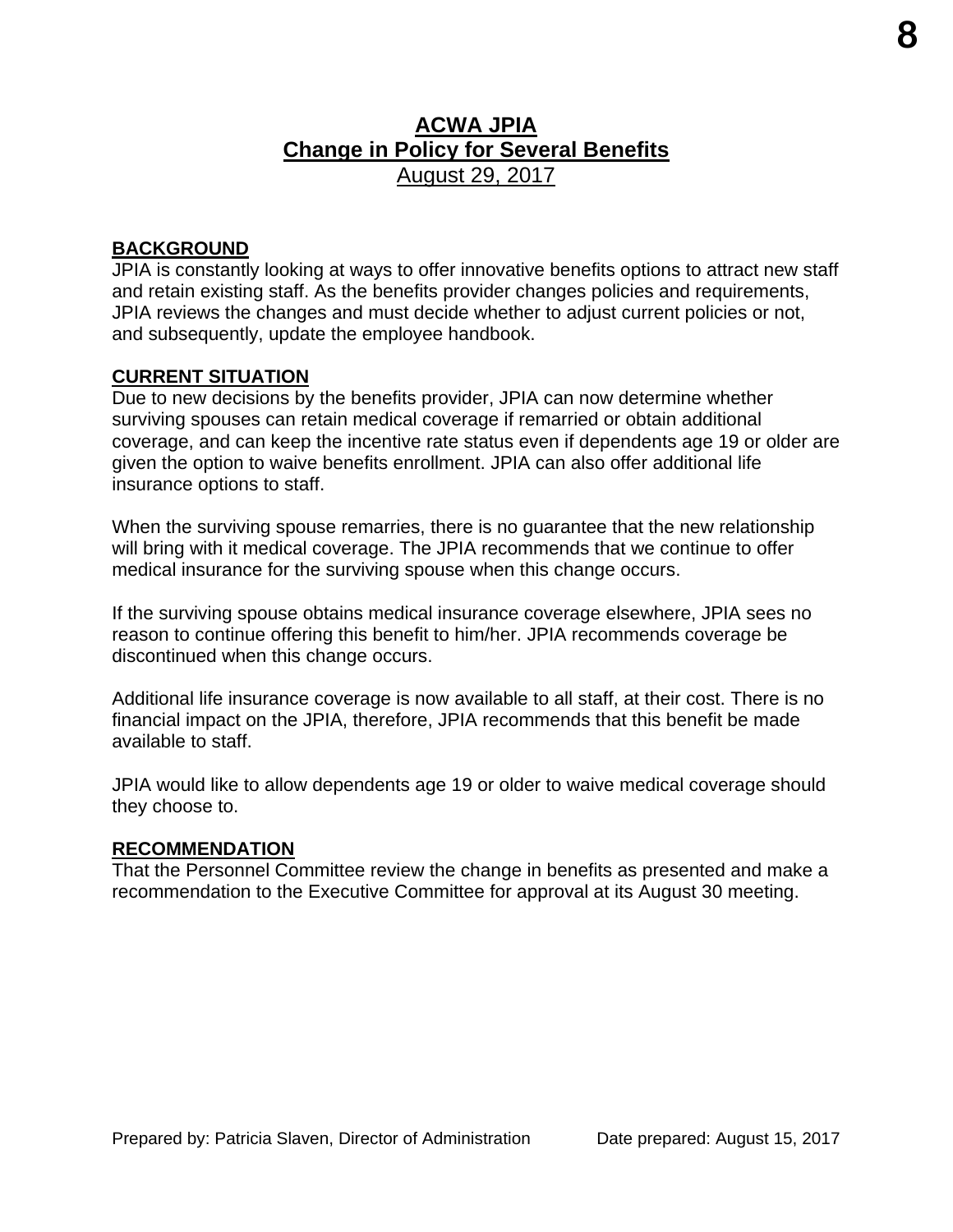# **ACWA JPIA Organization Performance Appraisal**  August 29, 2017

#### **BACKGROUND**

Each summer, a Performance Appraisal for the Organization is conducted for the year ending August 30<sup>th</sup>. Executive Committee members are asked to complete an individual appraisal along with suggested goals and submit it to Patricia Slaven, JPIA Director of Administration. Ms. Slaven works with Jerry Gladbach, JPIA President, to compile the results.

#### **CURRENT SITUATION**

The results have been summarized and included in the appraisal form that follows this page. As a reminder, the JPIA Board of Directors approved a 2017/2018 budget of \$4,467,237 for salaries and incentive awards, and \$2,074,603 for benefits at the May 8, 2017 meeting. This is an increase over 2017 of 4.0% and 3.2% respectively. The current process to determine individual compensation is:

- Employees receive a fiscal year-end Performance Appraisal in September. The rating received is used to determine any potential merit increase.
- For incentive awards, again the rating received as a result of their Performance Appraisal is used as a starting point for an incentive award. From there, managers consider other performance during the fiscal year and adjust the remaining figures to arrive at incentive award amounts. All employees are eligible if they receive a rating of 3.0 or above, unless they are on corrective action.
- New employee's merit increases and incentive awards are pro-rated according to the amount of time in their position, unless otherwise stipulated.

#### **RECOMMENDATION**

That the Personnel Committee review the Organizational Performance Appraisal and make recommendations to the Executive Committee. This includes development of Goals and Objectives for FY 2017/2018.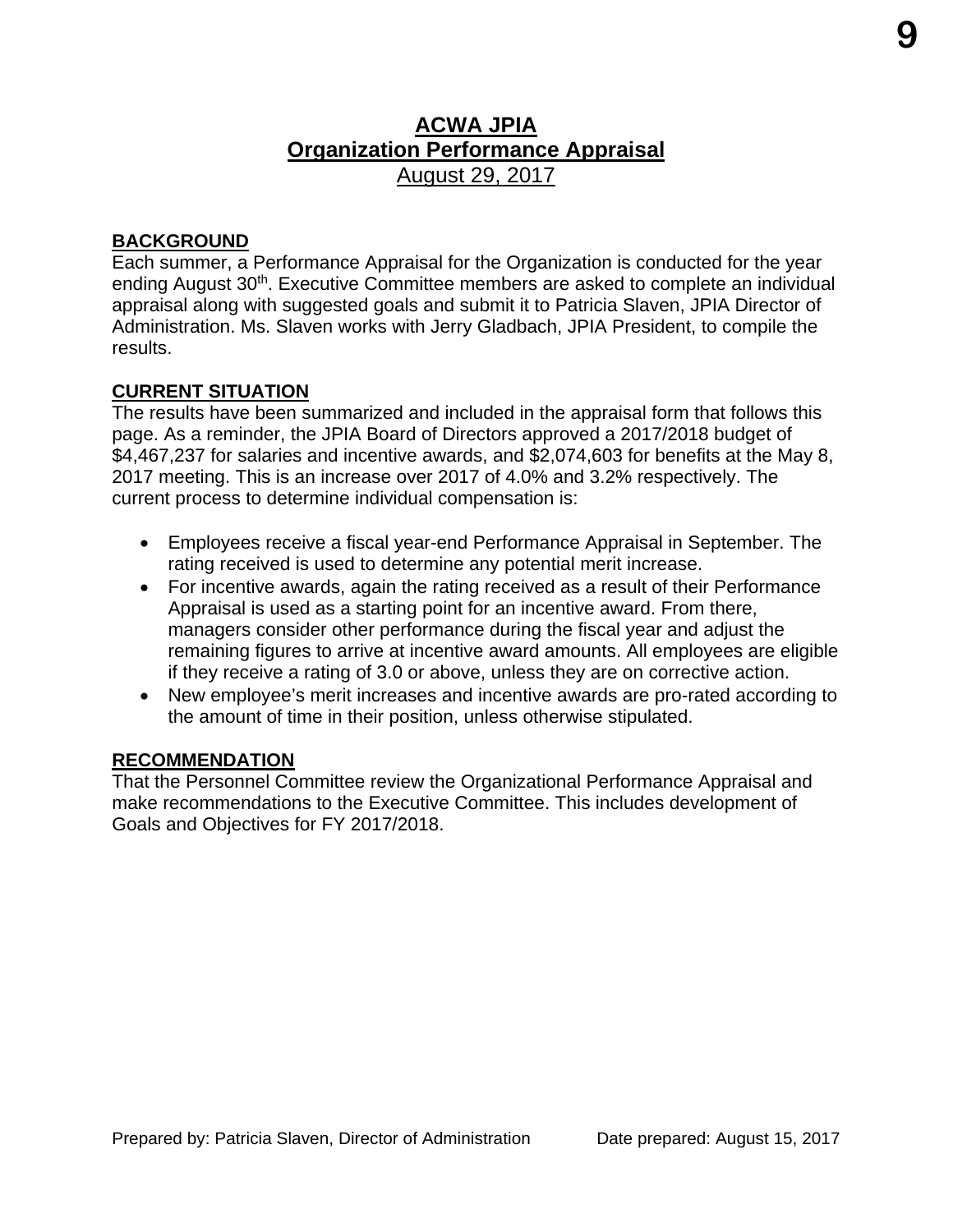# **ACWA JPIA**

# **Organizational Performance Appraisal**

Date: September 1, 2016 - August 31, 2017

## **Instructions for the Preparation of the Organizational Performance Appraisal**

- 1. The Organizational Appraisal, developed by the Executive Management Team with current information, will be distributed to the Executive Committee for their input and completion.
- 2. Executive Committee members complete their own appraisal, using the rating options and criteria below, and send it to Director of Administration (DOA), Patricia Slaven by August 14, 2017. She will coordinate with Chairman Jerry Gladbach. A hard copy is available upon request.
- 3. The DOA and Chairman will consolidate and summarize the appraisals. The Personnel Committee will meet to review and make recommendations to the Executive Committee.
- 4. The appraisal will be finalized with the entire Executive Committee following final preparation by the DOA and Chairman. Questions and comments by the Executive Committee will be invited.
- 5. Goals and Objectives for the coming year should be developed at this time for both the Chief Executive Officer and the organization (on separate forms).
- 6. The final format will be written and available for signature.

| <b>Rating Options</b>             | <b>Definition</b>                                                                                                  |  |  |  |  |  |  |
|-----------------------------------|--------------------------------------------------------------------------------------------------------------------|--|--|--|--|--|--|
| $5 =$ Outstanding                 | Performance and results achieved always exceed the standards and<br>expectations.                                  |  |  |  |  |  |  |
| $4 = Exceeds$<br><b>Standards</b> | Performance and results achieved consistently exceed the standards and<br>expectations.                            |  |  |  |  |  |  |
| $3 = Meets$<br><b>Standards</b>   | Performance and results achieved generally meet the standards and<br>expectations.                                 |  |  |  |  |  |  |
| $2 = Below$<br><b>Standards</b>   | Performance and results achieved generally do not meet the standards and<br>expectations.                          |  |  |  |  |  |  |
| $1 =$ Unsatisfactory              | Performance and results achieved consistently do not meet the standards and<br>expectations.                       |  |  |  |  |  |  |
| $N = Not Observed$                | The rater has not had the opportunity to observe the performance adequately to<br>rate this performance dimension. |  |  |  |  |  |  |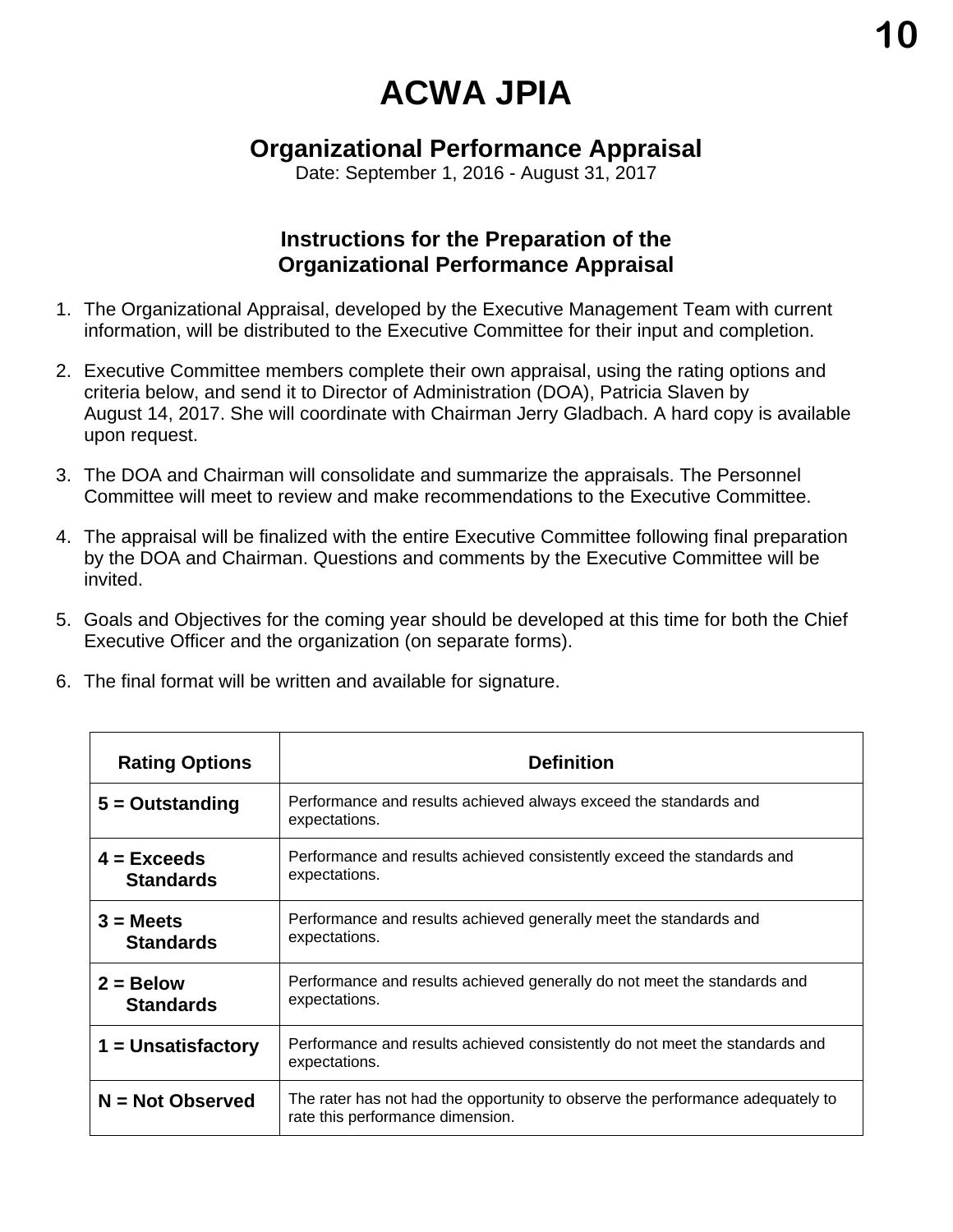# **Accomplishment of Key Objectives (Organization):**

**1. Expand membership outreach. Rating: 4.7** 

#### **Management Comments:**

- Added \$1,232,545 of new premium to the JPIA.
- Added 11 new members since 10/2/2016.
- Another year with no notice to withdraw.

#### **Executive Committee Comments:**

- Nice work and solid growth!
- We are heading in the RIGHT direction.
- This is great.
- Fantastic job bringing in new members.
- No withdrawals is significant.
- Good personnel do good things.

#### **2. Utilize IT systems for data analysis.** And the same state of the Rating: 4.5 **Rating: 4.5**

#### **Management Comments:**

• Two years of claims data has been loaded and analyzed for the selffunded Anthem PPO program. Cost differentials based on Incentive participation, retiree coverage, geographical location, cash in lieu of benefits availability, and other practices are ongoing.

• Completed accurate Employer Reporting to the IRS on behalf of member agencies in the medical plans on time for the second year.

• Employee Benefits and Finance are working together to compare all claims reports from carriers to the daily bank debits for the self-funded programs.

• Created Financial Employee Benefit Reports/Graphs to analysis Employee Benefit income and expenses to assist with the annual price setting for member premiums.

• Developed new ratio analysis for our internal financial statements to assist in analytical reporting and decision making.

• Created a quarterly meeting between Employee Benefits and Finance staff to review newly created analytical reports/graphs.

#### **Executive Committee Comments:**

- The first item of the list is of greatest importance. The entire health care/insurance industrial complex is designed to obfuscate cost and results. We have the data and the smarts to identify problem areas, opportunities, felonies, and wins. I would very much like to see the results after they are available.

- We need to get more information on specific benefit utilization by membership to determine impact of program changes. We know major finacial characteristics but we are still in the dark on specific procedures and illnesses.

- A lot of work and well done.
- Identify the key reports and graphs that provide meaningful information to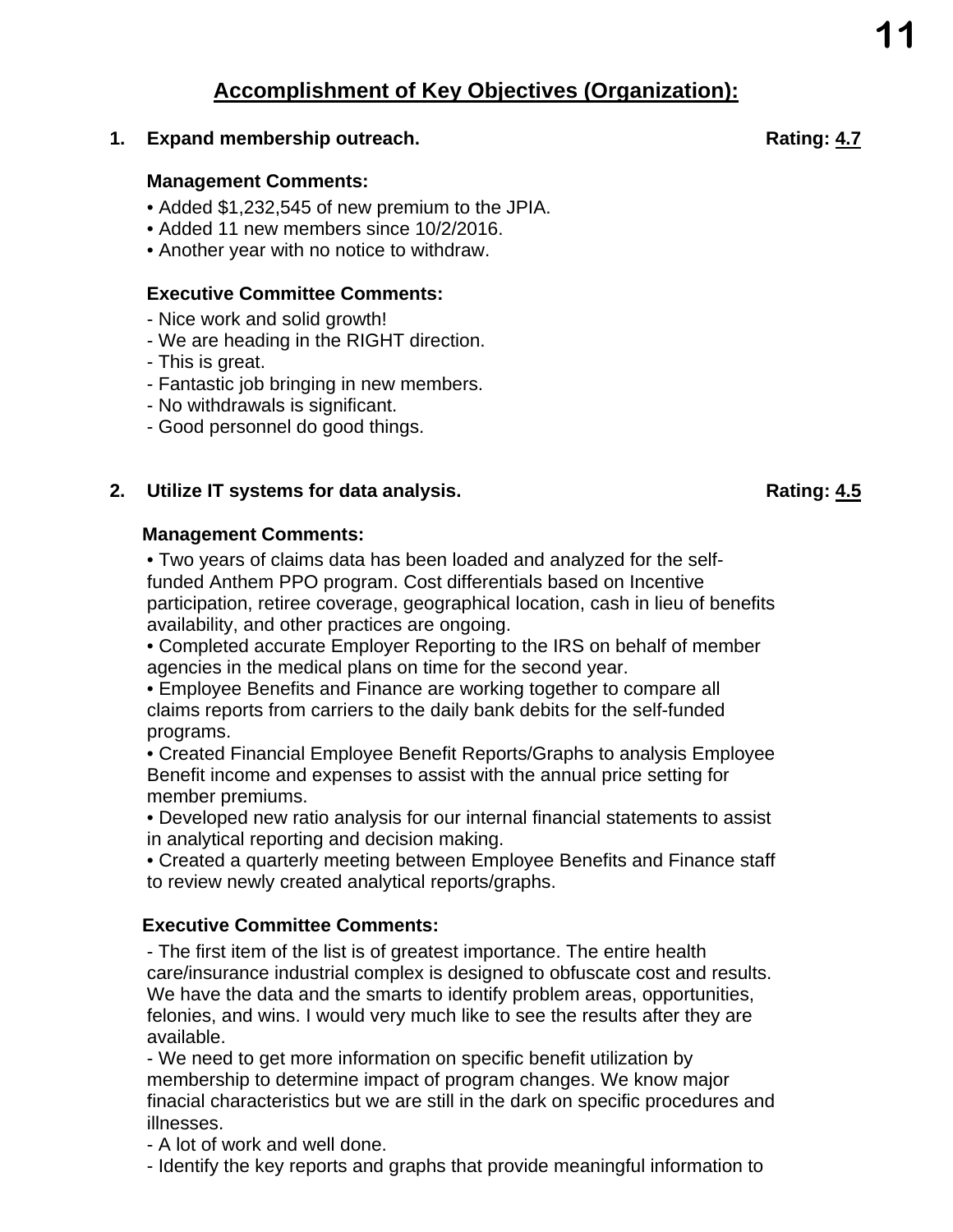management. - Should make JPIA stronger.

#### **3. Develop and participate in Strategic Planning session for the Executive Committee and Management.** The control of the Rating: 2.9

**Management Comments:** 

• Postponed until 2018

#### **Executive Committee Comments:**

- Important to maintain an annual planning session with time for free roaming discussion and questioning away from the formalityof a board meeting.

- This is certainly driven by the world around us. Healthcare is clearly in flux and holding off until there is stability is OK. What other "pool" issues are changing to the point we must adapt? Lets catch up on all in 2018.

- We should never have gone this long without one.
- Major blame can be laid at my feet for delay.
- Hard to judge, we did not do it.
- We need one.

#### **4. Begin upgrade for the website. Rating: 3.5**

#### **Management Comments:**

• Published RFP for website redesign; proposals due in July 24, 2017.

#### **Executive Committee Comments:**

- Not clear to me that redesign is needed. Perhaps an expense in time and money that could be better spent elsewhere.

- Looking forward to seeing the results.
- Doing well just not there yet.
- This is a great start.
- Glad we have the RFP done, need to see the results.
- Needed.

#### **5. Research and evaluate membership for Groundwater Agencies. Rating: 4.6**

#### **Management Comments:**

- Created on-line liability application for GSAs.
- Began admitting GSAs to the pool.

• Working with ACWA to possibly create a Litigation Management Pool for GSAs.

#### **Executive Committee Comments:**

- Excellent! Stay ahead of this or be frozen out.

- This was a major challenge for us and our members, and JPIA came through.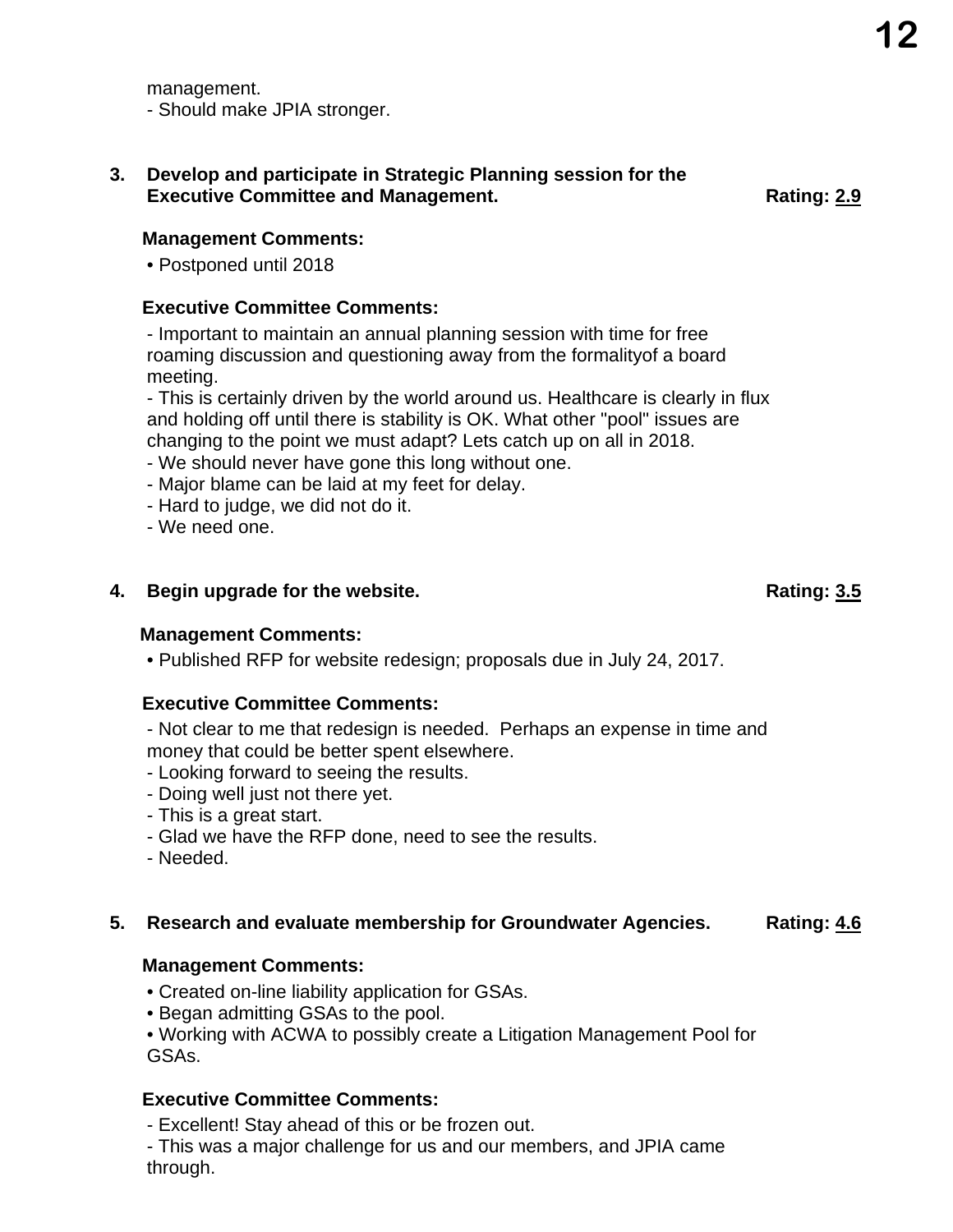- This was a great idea to bring in GSAs.
- Did a great job getting ready for new members.
- Big areas of unknowns. We should proceed with caution.
- Good job to be out in front on this process.

#### **Overall rating for Objectives (add and divide by 5 objectives rated): Mating: 4.1 <b>Property** Rating: 4.1

#### **Overall Comments:**

- Staff appears to be doing an excellent job. Average rating of "4" may be too low.

- The staff has done an exceptional job and is to be commended!

- Please fix the A/V for the meeting room.

- Overall I am extremely pleased with the JPIA Organizational Performance. It's had a few bumps and hiccups with change in staff positions. Those kinds of things usually iron out, mostly learning who is reponsible for what now, hotel reservations, planning, doing expense reports. I just now learned Cynthia Buschmann has been doing my expense reports for over a year now. Not a big deal but I've been sending them to Andy and Lindsey only to find out they get forwarded to Cynthia. I'd of liked the opportunity to thank Cynthia.

- Communication with regard to personnel changes I guess came late due to PERSCO not meeting. The organization needs to run consistently regardless. This is not meant to be a negative on staff performance at all. I am blown away and marvel at all the accomplishements listed below. I give staff a 4.99 only because 5.00 freaks some people out.

- Proud to be associated with JPIA and the fine service it provides.
- This has been another great year with a great team.
- Several items not finished.

#### **OTHER ACCOMPLISHMENTS:**

- Received a 96%/Superior on Liability and Property claims audit.
- \$4.5 million returned to members in form of refunds.
- Successful Mock Trial presentation at Fall Conference.
- Training on new laws for 2017 at HR meetings 133 attendees north and south
- Recruited and hired three new staff to replace retiring individuals.
- Successful transition of new staff members into organization.
- Complete re-write of liability, property and Workers' Compensation Memoranda of Coverage.
- Offered live webinar for Directors to help comply with AB1661 100 participants.
- Identified and enhanced coverage for liability, property & WC programs (i.e., cyber, drone, and property enhancements).
- Rewrote Risk Transfer model agreements.
- Two-day training conference held in Ontario with 72 attendees.
- Risk Management Strategic Planning Meeting held to review the delivery of core services to members and future direction for the Risk Management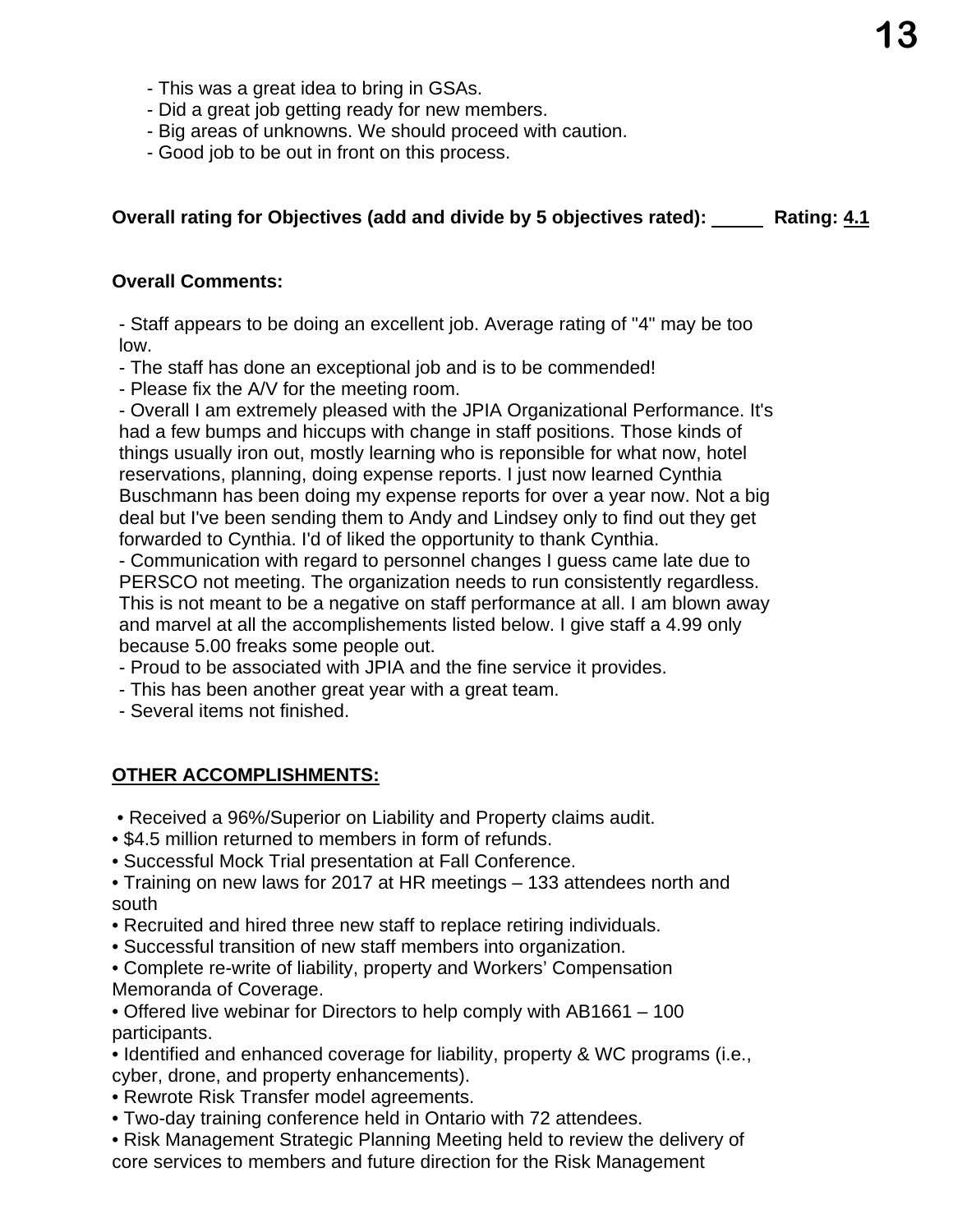program.

• Successful transition of DOA duties to Patricia.

• Introduced revised PDP with 2017 version to better address claims history.

• Graduated 22 participants in Leadership Essentials Program.

• JPIA staff completed over 100 outside courses or trainings in order to improve skills, re-certify in their profession and/or keep current in industry.

• Created drone procedures/best practices.

• Summer Regional Human Resource meetings held in 5 locations totaling 75 participants; 4 additional locations to be visited.

• Personally delivered 41 refund checks to districts.

• Due to rising rates the Finance Department evaluated the internal portfolio and cash accounts to re-balance our interest bearing holding accounts such as LAIF, CAMP and others.

• Asked for and received an increase in our Custodial Safekeeping rate from .17 to .5 basis points.

• With the automation of the Workers' Compensation the Finance Department implemented a member assistance process

• The JPIA is using a new Actuary for Liability, Property, and Workers' Comp.

• The JPIA completed its first audit with our new financial auditors Gilbert Associates, Inc.

• The Finance staff has successfully worked with CAJPA and CMTA and other Finance Governmental Entities to educate, train, and gather information to assist the JPIA.

### **MANAGEMENT SUGGESTED GOALS FOR 2017/2108 (Exco please add or change):**

- Research and evaluate possibility of creating Captive Insurance Company by February 2018.

- Research and evaluate possibility of creating and conducting Board training May 2018.

- Develop and conduct Strategic Planning Session for Executive Committee and Senior Staff in early 2018.

- Expand membership outreach.

- Select member agencies with less than satisfactory experience ratings for special attention, review with Exec. Comm., including staff analysis. One time aberration? Questionable GM or Board? Can be turned around? Consider dropping from program?

- We wish to grow the book of business, however every district is not necessarily a good fit with the bulk of the members.

- Great goals.

\_\_\_\_\_\_\_\_\_\_\_\_\_\_\_\_\_\_\_\_\_\_\_\_\_\_\_\_\_\_\_\_\_\_\_\_ \_\_\_\_\_\_\_\_\_\_\_\_ \_\_\_\_\_\_\_\_\_\_\_\_\_\_\_\_\_\_\_\_\_\_\_\_\_\_\_\_\_\_\_\_\_\_\_ \_\_\_\_\_\_\_\_\_\_\_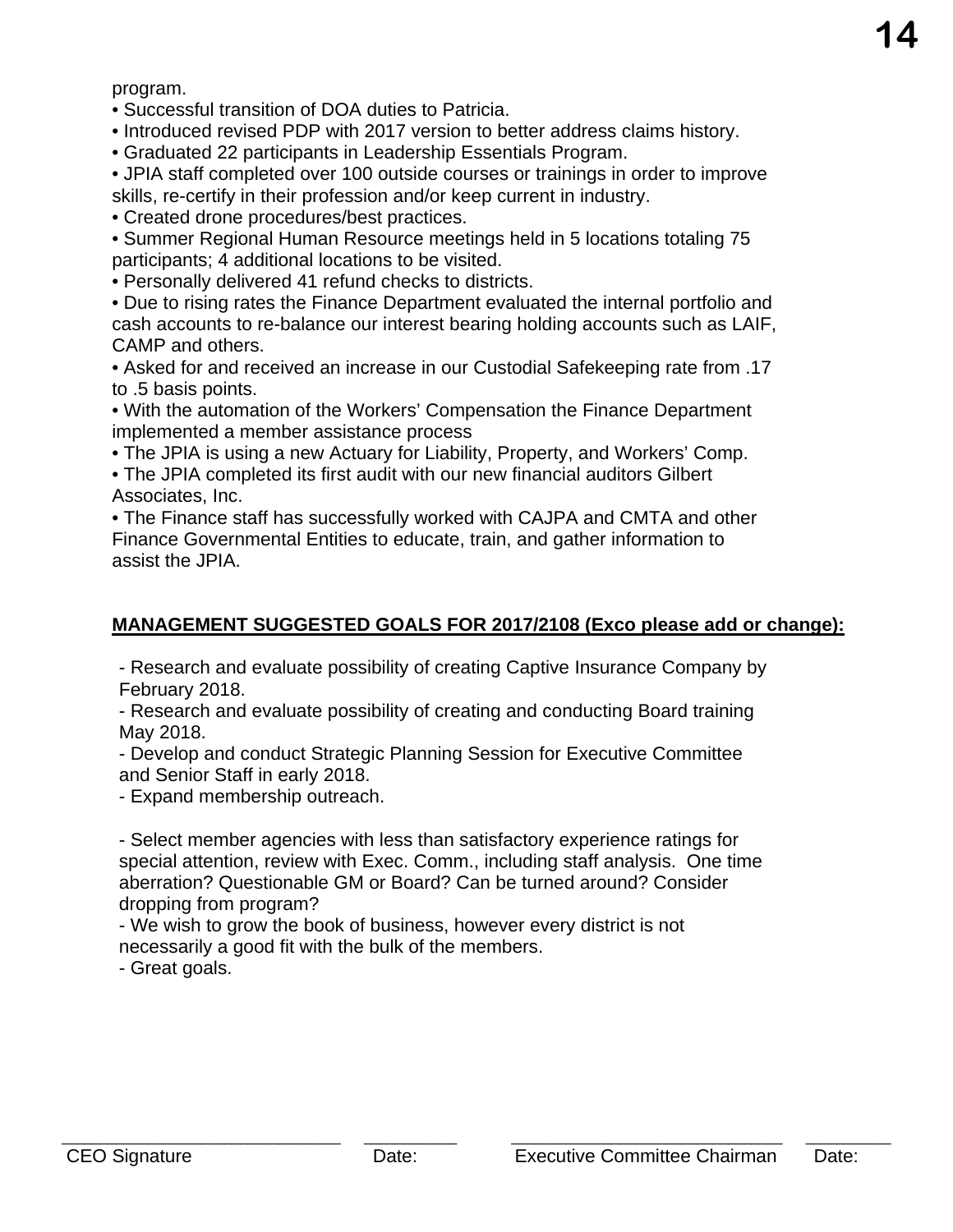# **ACWA JPIA Chief Executive Officer Performance Appraisal and Contract**  August 29, 2017

#### **BACKGROUND**

Each summer, a Performance Appraisal for the Chief Executive Officer (CEO) is conducted. Executive Committee members are asked to complete an individual appraisal of the CEO, along with suggested goals and submit it to Patricia Slaven, JPIA Director of Administration. Ms. Slaven works with Jerry Gladbach, JPIA President, to compile the results.

#### **CURRENT SITUATION**

The results have been compiled and will be handed out at the meeting. The CEO contract will also be reviewed at this meeting.

#### **RECOMMENDATION**

That the Personnel Committee review the materials provided for the Chief Executive Officer's appraisal and contract, discuss changes, and make a recommendation to the Executive Committee for approval of 2017/2018 goals. Also that the Personnel Committee discuss and make general recommendations to the Executive Committee on salary and incentive award, if desired.